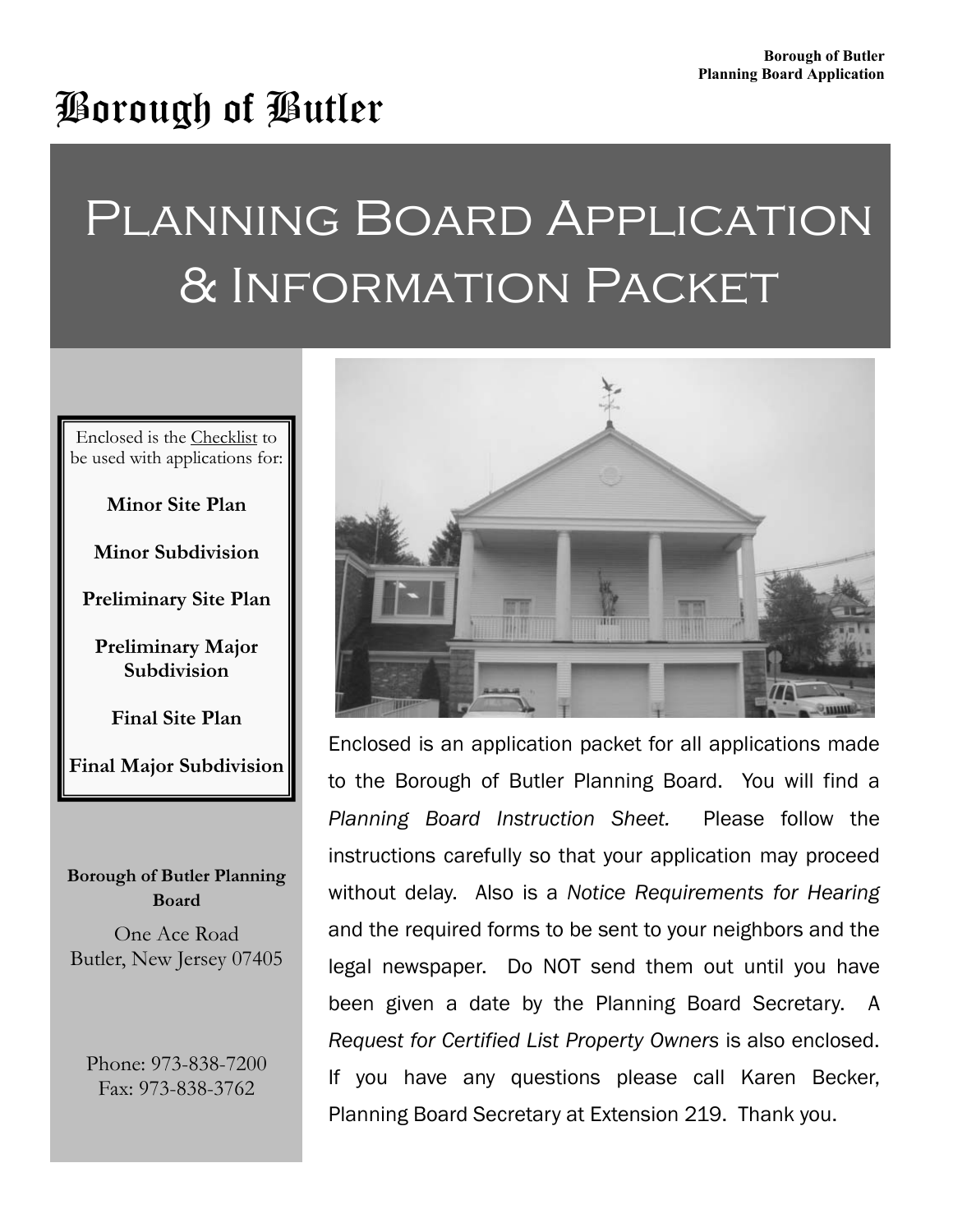

## **Borough of Butler** Borough of Butler **Planning Board Application Planning Board**

## **APPLICATION**



**\_\_\_\_\_\_\_\_\_\_\_\_\_\_\_\_\_\_** 

*APPLICANT HEREBY APPLIES* 

| <b>SUBDIVISION</b>      | <b>SITE PLAN</b>          | <b>Conditional Use</b>                   |
|-------------------------|---------------------------|------------------------------------------|
| Minor                   | Minor                     | <b>Appeal Decision of Zoning Officer</b> |
| Major                   | Major                     | Use Variance                             |
| Preliminary <u>____</u> | Preliminary               | <b>Dimensional Variance(s)</b>           |
| Final                   | $Final$ <sub>______</sub> | <b>Request for Interpretation</b>        |
|                         | Amended                   |                                          |
|                         |                           |                                          |

#### **1. Location of Property**

| Street Address: No. 2014. The Street Address:                                                                                                                                                                                  |         | Block: Lot: Zone: |  |
|--------------------------------------------------------------------------------------------------------------------------------------------------------------------------------------------------------------------------------|---------|-------------------|--|
| 2.<br>Applicant                                                                                                                                                                                                                |         |                   |  |
| Name:                                                                                                                                                                                                                          |         |                   |  |
| Address: Andreas Address: Address: Address: Address: Address: Address: Address: Address: Address: Address: Address: Address: Address: Address: Address: Address: Address: Address: Address: Address: Address: Address: Address |         | Fax: Fax:         |  |
| Cell Phone: 2000 Phone: 2000 Phone: 2000 Phone: 2000 Phone: 2000 Phone: 2000 Phone: 2000 Phone: 2000 Phone: 2000 Phone: 2000 Phone: 2000 Phone: 2000 Phone: 2000 Phone: 2000 Phone: 2000 Phone: 2000 Phone: 2000 Phone: 2000 P | E-mail: |                   |  |
|                                                                                                                                                                                                                                |         |                   |  |
| 3. Property Owner (if different from Applicant)                                                                                                                                                                                |         |                   |  |
| Name: Name and the set of the set of the set of the set of the set of the set of the set of the set of the set of the set of the set of the set of the set of the set of the set of the set of the set of the set of the set o |         | Telephone: 2000   |  |
|                                                                                                                                                                                                                                |         |                   |  |

**4. If application is a Corporation, give the names and addresses of owners of 10% or more of stock. If a partnership, give names and addresses of partners.**

| 5.<br><b>Attorney</b>                                                                                                                                                                                                          |                                                                                                                                                                                                                                |
|--------------------------------------------------------------------------------------------------------------------------------------------------------------------------------------------------------------------------------|--------------------------------------------------------------------------------------------------------------------------------------------------------------------------------------------------------------------------------|
|                                                                                                                                                                                                                                |                                                                                                                                                                                                                                |
| Address: the contract of the contract of the contract of the contract of the contract of the contract of the contract of the contract of the contract of the contract of the contract of the contract of the contract of the c | Fax: The contract of the contract of the contract of the contract of the contract of the contract of the contract of the contract of the contract of the contract of the contract of the contract of the contract of the contr |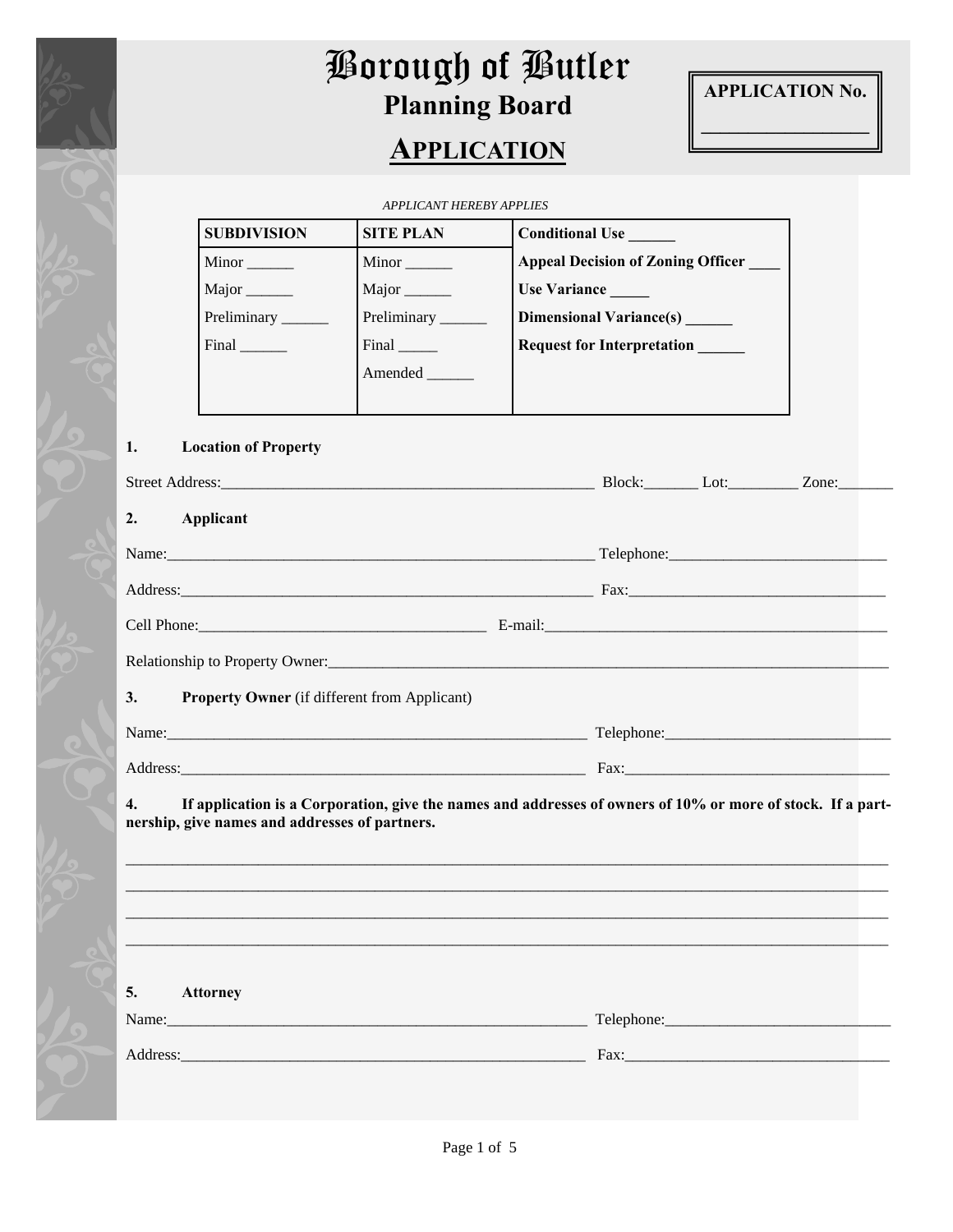#### **Borough of Butler Planning Board Application**

|            | $\frac{1}{2}$ Use as $\frac{1}{2}$                                                                            |
|------------|---------------------------------------------------------------------------------------------------------------|
|            | Existing and/or Proposed Building Data:                                                                       |
| А.         |                                                                                                               |
| <b>B.</b>  |                                                                                                               |
| C.         |                                                                                                               |
| D.         |                                                                                                               |
| Ε.         |                                                                                                               |
| F.         |                                                                                                               |
| G.         |                                                                                                               |
| Site Data: |                                                                                                               |
| А.         |                                                                                                               |
| <b>B.</b>  | Size of Lot                                                                                                   |
| C.         | Proposed size of Lot(s), if subdivision involved_________________________________                             |
|            | Has the Zoning Officer examined this application and refused to issue the appropriate permit?                 |
|            | If yes, attach copy of Letter of Denial.                                                                      |
|            | Is this property, which is the subject of this application, presently involved in any court proceedings or an |
|            | appeal of a previous application?______________ If yes, indicate on a separate rider the nature of the court  |
|            | proceedings, the court before which they are pending, and the relief requested.                               |
|            | Are variances requested?<br><u>Mow many?</u><br>How many?<br><u>Mow many?</u>                                 |
|            | Section(s) of Ordinance which proposed use violates and a description of violation:                           |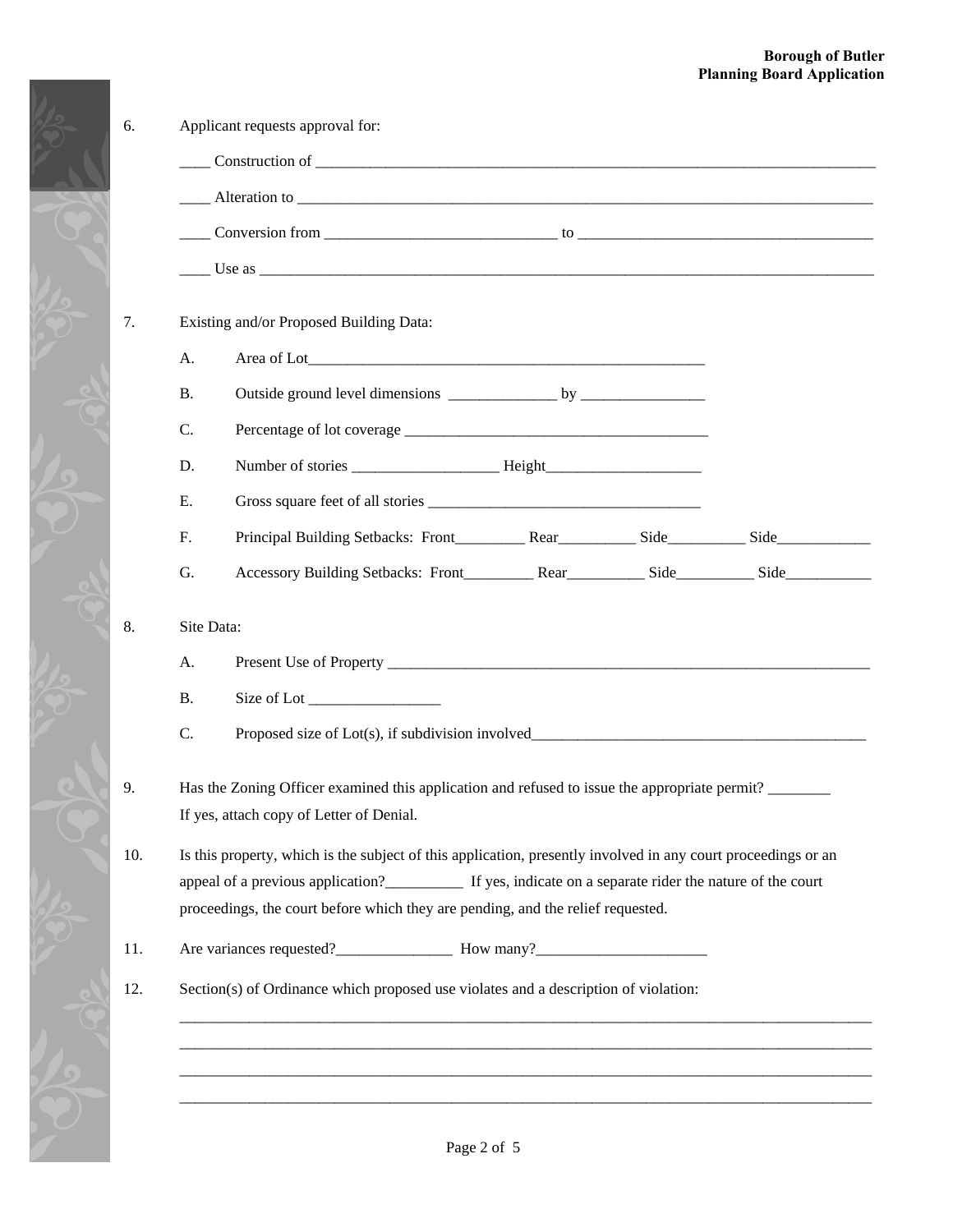| Use Law would result in practical difficulties or unnecessary hardship:                                                          |
|----------------------------------------------------------------------------------------------------------------------------------|
| Set forth all other matters relevant to this application which you feel the Board should consider in rendering this<br>decision: |
|                                                                                                                                  |
| Municipal Water: Private Well: Municipal Sewer: Private Septic: Private Communicipal Vater:                                      |
| Licensed Engineer or Architect must prepare Site Plan and/or Subdivision Maps:                                                   |
| Question Numbers 18 through 21 to be filled out SUBDIVION applications only                                                      |
|                                                                                                                                  |
| Development plans: Sell $lot(s)$ Construct house(s) for sale Other Construct numbers of the Construct number of $Out(s)$         |
|                                                                                                                                  |
| This section is for CONDITIONAL USE applications only                                                                            |
|                                                                                                                                  |
|                                                                                                                                  |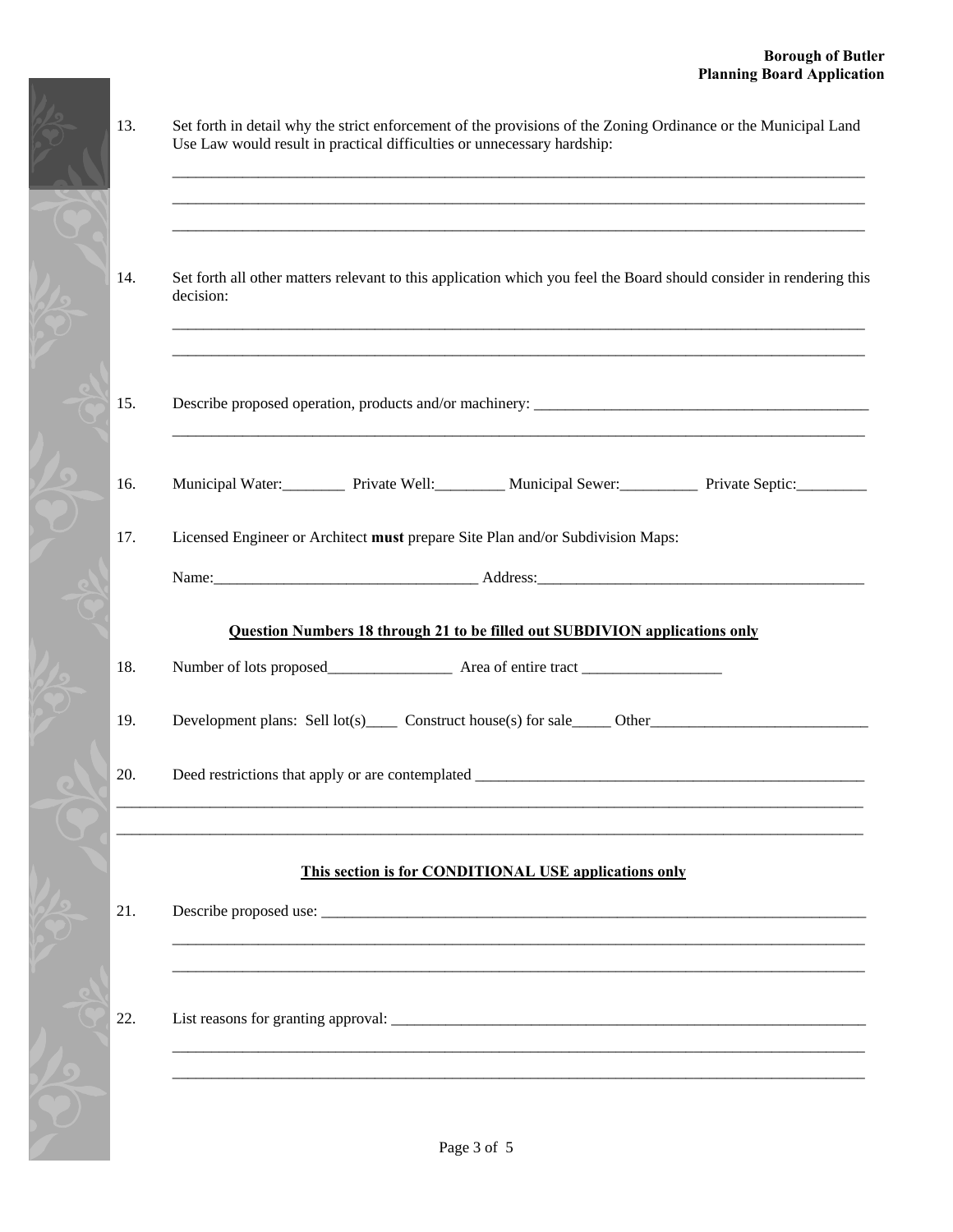#### **Borough of Butler Planning Board Application**

|                                                                                                                                                       | This section is only for properties located in a FLOOD PLAIN |                                                                                                                                                                                                                            |      |
|-------------------------------------------------------------------------------------------------------------------------------------------------------|--------------------------------------------------------------|----------------------------------------------------------------------------------------------------------------------------------------------------------------------------------------------------------------------------|------|
| 23.                                                                                                                                                   |                                                              | Property located in a floodway? In a flood fringe?                                                                                                                                                                         |      |
| 24.                                                                                                                                                   |                                                              |                                                                                                                                                                                                                            |      |
| 25.                                                                                                                                                   |                                                              | Has NJ DEP approval been sought?<br>Date:  Date:                                                                                                                                                                           |      |
|                                                                                                                                                       | <b>TAX INFORMATION</b>                                       |                                                                                                                                                                                                                            |      |
| 26. All taxes, sewer user fees, water and electric fees on the property have been paid through the quarter of                                         |                                                              |                                                                                                                                                                                                                            |      |
| 20_______. (Certification by the Butler Tax Collected required.)                                                                                      |                                                              |                                                                                                                                                                                                                            |      |
| 27.<br>deliberately false.                                                                                                                            |                                                              | I hereby certify that all of the facts contained in this application are true to the best of my knowledge or<br>belief. I realize that I may be subject to prosecution if any information contained herein is willfully or |      |
|                                                                                                                                                       |                                                              |                                                                                                                                                                                                                            |      |
|                                                                                                                                                       |                                                              |                                                                                                                                                                                                                            |      |
|                                                                                                                                                       | Do not write below this line. For Borough use only.          |                                                                                                                                                                                                                            |      |
| Classified:<br>Major: ______                                                                                                                          | Minor: $\_\_$                                                | Not Classified:                                                                                                                                                                                                            |      |
| Reports received:<br>Health Officer: _______<br>Borough Engineer: _____<br>Borough Planner: ______<br>Zoning Officer:<br>County Planning Board: _____ | Police: $\_\_$<br>Fire:<br>Water: $\_\_$<br>Electric:        |                                                                                                                                                                                                                            |      |
| <b>Dates of Public Hearings:</b>                                                                                                                      |                                                              |                                                                                                                                                                                                                            |      |
| Action of Morris County Planning Board: Approved: _________ Denied: _______                                                                           |                                                              |                                                                                                                                                                                                                            |      |
|                                                                                                                                                       |                                                              |                                                                                                                                                                                                                            |      |
|                                                                                                                                                       |                                                              | <u> 1989 - John Stone, Amerikaansk politiker (* 1989)</u>                                                                                                                                                                  |      |
| Planning Board Chairman                                                                                                                               | Date                                                         | <b>Planning Board Secretary</b>                                                                                                                                                                                            | Date |
|                                                                                                                                                       |                                                              |                                                                                                                                                                                                                            |      |
| <b>Stamped Approved as:</b>                                                                                                                           |                                                              |                                                                                                                                                                                                                            |      |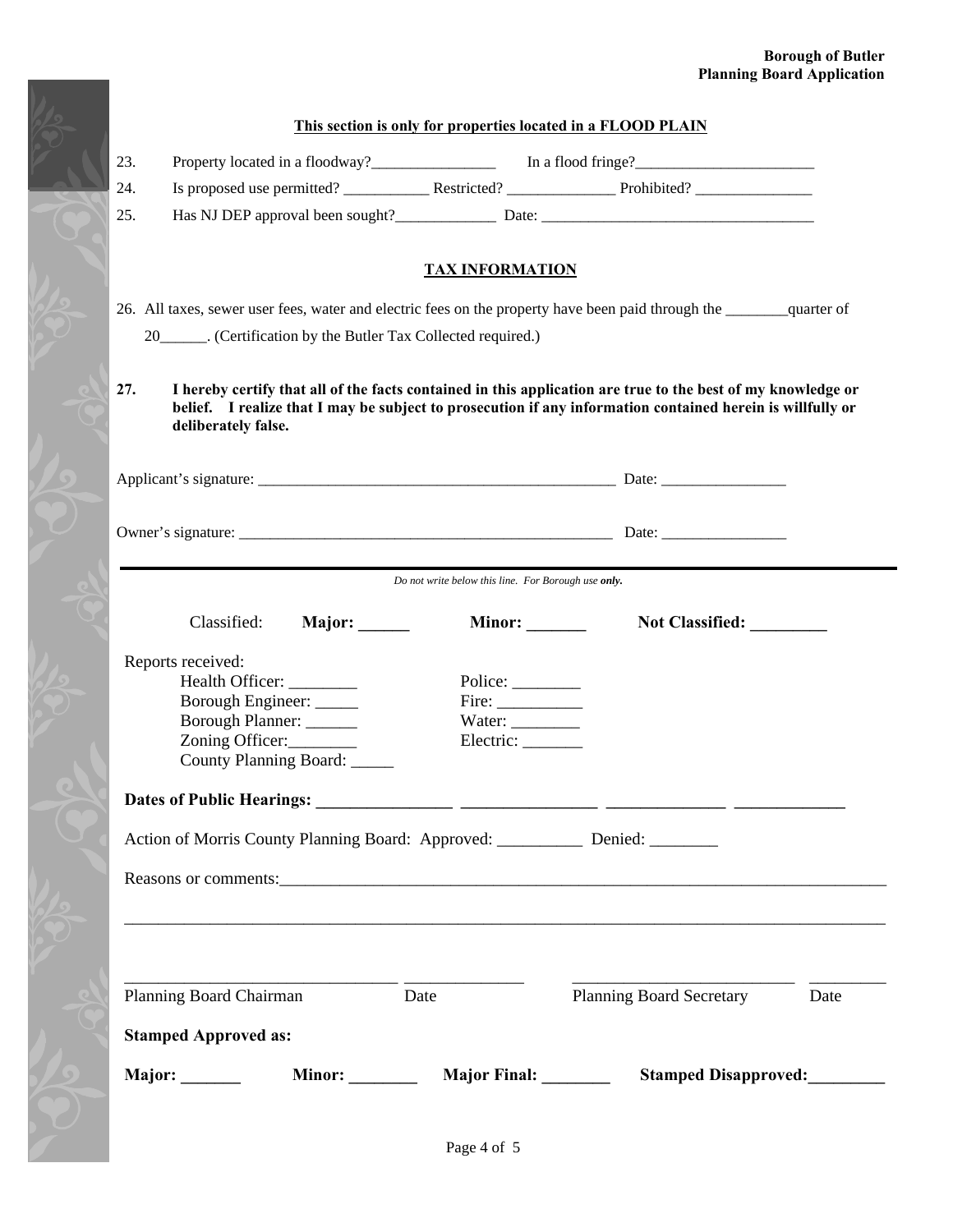| Form                                  | N-Y<br>(Rev. December 2014)<br>Department of the Treasury<br>Internal Revenue Service |                                                                                                                                                                                                                                                                                                                                                                                                                                          |               | Request for Taxpayer<br><b>Identification Number and Certification</b> |                                         |                        |                                                                                                  | Give Form to the<br>requester. Do not<br>send to the IRS. |
|---------------------------------------|---------------------------------------------------------------------------------------|------------------------------------------------------------------------------------------------------------------------------------------------------------------------------------------------------------------------------------------------------------------------------------------------------------------------------------------------------------------------------------------------------------------------------------------|---------------|------------------------------------------------------------------------|-----------------------------------------|------------------------|--------------------------------------------------------------------------------------------------|-----------------------------------------------------------|
|                                       |                                                                                       | 1 Name (as shown on your income tax raturn). Name is required on this line; do not leave this line blank.                                                                                                                                                                                                                                                                                                                                |               |                                                                        |                                         |                        |                                                                                                  |                                                           |
| $\sim$                                |                                                                                       | 2 Business name/disregarded entity name, if different from above                                                                                                                                                                                                                                                                                                                                                                         |               |                                                                        |                                         |                        |                                                                                                  |                                                           |
| on page<br>pol                        | Individual/sole proprietor or<br>single-member LLC                                    | 3 Check appropriate box for federal tax classification; check only one of the following seven boxes:<br>$\Box$ Limited liability company. Enter the tax classification (C=C corporation, S=S corporation, P=partnership)                                                                                                                                                                                                                 | C Corporation | S Corporation   Partnership                                            | Trust/estate                            |                        | certain entities, not individuals; see<br>Instructions on page 3):<br>Exempt payee code (if any) | 4 Exemptions (codes apply only to                         |
| See Specific Instructions<br>Print or | Other (see instructions)                                                              | Note, For a single-member LLC that is disregarded, do not check LLC; check the appropriate box in the line above for<br>the tax classification of the single-member owner.                                                                                                                                                                                                                                                               |               |                                                                        |                                         | code (if any)          | Exemption from FATCA reporting<br>(Applies to accounts maintained outside the U.S.)              |                                                           |
|                                       |                                                                                       | 5 Address (number, street, and apt, or sulte no.)                                                                                                                                                                                                                                                                                                                                                                                        |               |                                                                        | Requester's name and address (optional) |                        |                                                                                                  |                                                           |
|                                       | 6 City, state, and ZIP code                                                           |                                                                                                                                                                                                                                                                                                                                                                                                                                          |               |                                                                        |                                         |                        |                                                                                                  |                                                           |
|                                       | 7 List account number(s) here (optional)                                              |                                                                                                                                                                                                                                                                                                                                                                                                                                          |               |                                                                        |                                         |                        |                                                                                                  |                                                           |
| Part I                                |                                                                                       | Taxpayer Identification Number (TIN)                                                                                                                                                                                                                                                                                                                                                                                                     |               |                                                                        |                                         |                        |                                                                                                  |                                                           |
|                                       | TIN on page 3.                                                                        | Enter your TIN in the appropriate box. The TIN provided must match the name given on line 1 to avoid<br>backup withholding. For individuals, this is generally your social security number (SSN). However, for a<br>resident alien, sole proprietor, or disregarded entity, see the Part I instructions on page 3. For other<br>entities, it is your employer identification number (EIN). If you do not have a number, see How to get a |               |                                                                        | or                                      | Social security number |                                                                                                  |                                                           |
|                                       | guidelines on whose number to enter.                                                  | Note. If the account is in more than one name, see the instructions for line 1 and the chart on page 4 for                                                                                                                                                                                                                                                                                                                               |               |                                                                        |                                         |                        | <b>Employer Identification number</b>                                                            |                                                           |

Certification Part II

Under penalties of perjury, I certify that:

1. The number shown on this form is my correct taxpayer identification number (or I am waiting for a number to be issued to me); and

2. I am not subject to backup withholding because: (a) I am exempt from backup withholding, or (b) I have not been notified by the Internal Revenue Service (IRS) that I am subject to backup withholding as a result of a fallure to report all interest or dividends, or (c) the IRS has notified me that I am no longer subject to backup withholding; and

3. I am a U.S. citizen or other U.S. person (defined below); and

4. The FATCA code(s) entered on this form (if any) indicating that I am exempt from FATCA reporting is correct.

Certification instructions. You must cross out item 2 above if you have been notified by the IRS that you are currently subject to backup withholding because you have falled to report all interest and dividends on your tax return. For real estate transactions, Item 2 does not apply. For mortgage interest paid, acquisition or abandonment of secured proporty, cancellation of debt, contributions to an individual retirement arrangement (IRA), and generally, payments other than interest and dividends, you are not required to sign the certification, but you must provide your correct TIN. See the Instructions on page 3.

|      |                 |  |           |        | $-$ |
|------|-----------------|--|-----------|--------|-----|
| Sign | Signature of    |  |           |        |     |
| Here | parson J<br>U.S |  |           | Date l |     |
|      |                 |  | _________ |        |     |

#### General Instructions

Section references are to the internal Revenue Code unless otherwise noted. Future developments. Information about developments affecting Form W-9 (such as legislation enacted after we release it) is at www.irs.gov/fw9.

#### **Purpose of Form**

An individual or entity (Form W-9 requester) who is required to file an information return with the IRS must obtain your correct taxpayer identification number (TIN) which may be your social security number (SSN), individual taxpayor identification number (ITIN), adoption taxpayer identification number (ATIN), or employer identification number (EIN), to report on an information return the amount paid to<br>you, or other amount reportable on an information return. Examples of information

- returns include, but are not limited to, the following:
- · Form 1099-INT (interest earned or paid)
- Form 1099-DIV (dividends, including those from stocks or mutual funds)
- · Form 1099-MISC (various types of income, prizes, awards, or gross proceeds)
- . Form 1099-B (stock or mutual fund sales and certain other transactions by
- brokers)
- . Form 1099-S (proceeds from real estate transactions)
- Form 1099-K (merchant card and third party network transactions)

• Form 1098 (home mortgage interest), 1098-E (student loan interest), 1098-T (tuition)

- · Form 1099-C (canceled debt)
- · Form 1099-A (acquisition or abandonment of secured property)

Use Form W-9 only if you are a U.S. person (including a resident alien), to provide your correct TIN.

If you do not return Form W-9 to the requester with a TIN, you might be subject to backup withholding. See What is backup withholding? on page 2.

By signing the filled-out form, you:

1. Certify that the TIN you are giving is correct (or you are waiting for a number to be issued).

2. Certify that you are not subject to backup withholding, or

3. Claim exemption from backup withholding if you are a U.S. exempt payee. If applicable, you are also certifying that as a U.S. person, your allocable share of any partnership income from a U.S. trade or business is not subject to the withholding tax on foreign partners' share of effectively connected income, and

4. Certify that FATCA code(s) entered on this form (if any) indicating that you are exempt from the FATCA reporting, is correct. See What is FATCA reporting? on page 2 for further information.

'Cat. No. 10231X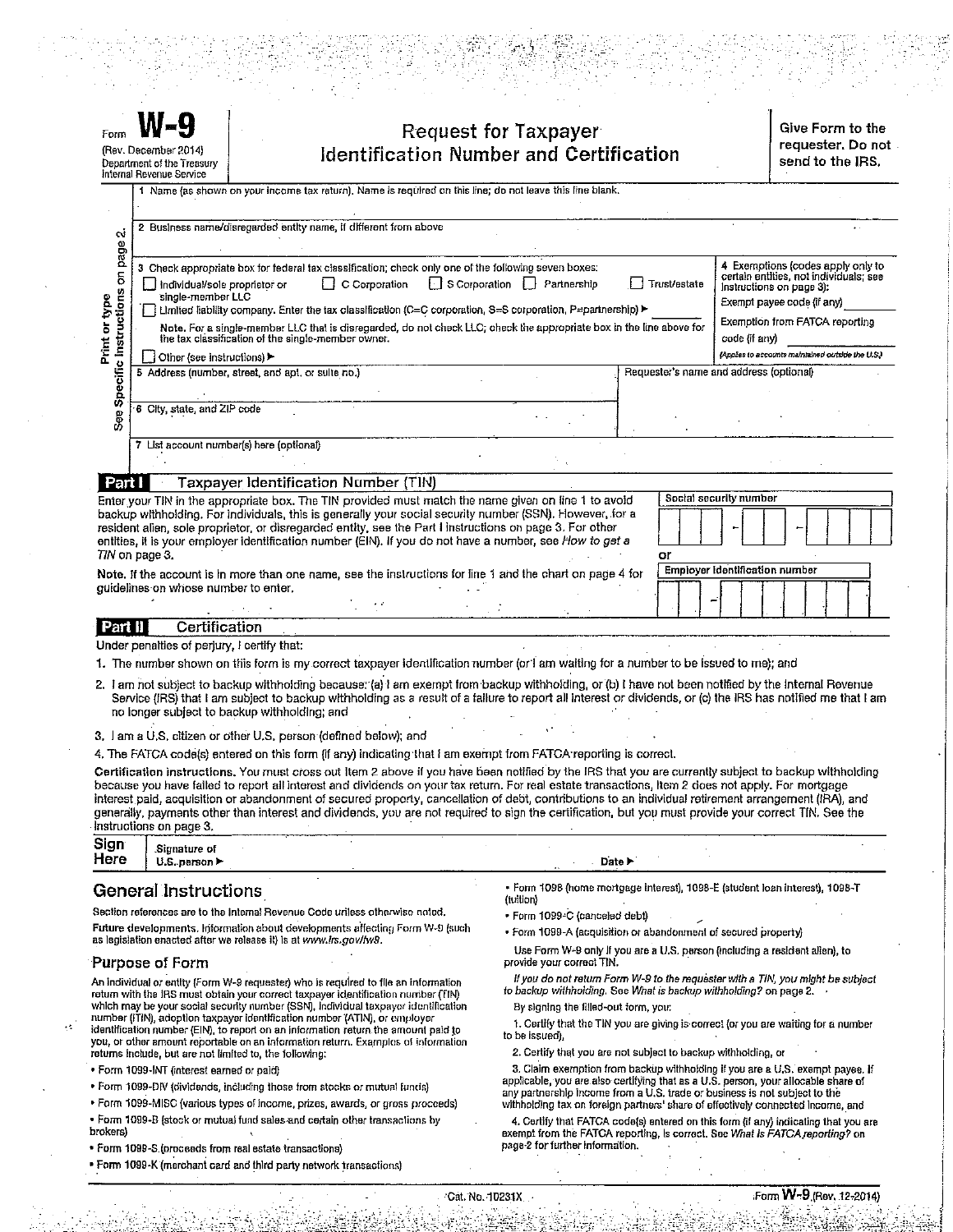## **Site Inspection Authorization**

I, \_\_\_\_\_\_\_\_\_\_\_\_\_\_\_\_\_\_\_\_\_\_\_\_\_\_\_\_\_\_\_\_\_, the undersigned property owner or lessee, do hereby authorize Butler Officials to inspect the property owned/leased by me at \_\_\_\_\_\_\_\_\_\_\_\_\_\_\_\_\_\_\_\_\_\_\_\_\_\_\_\_\_\_\_\_\_\_\_\_\_\_\_\_\_\_\_\_\_ in connection

with my application to the Planning Board.

\_\_\_\_\_\_\_\_\_\_\_\_\_\_\_\_\_\_\_\_\_\_\_\_\_\_\_\_\_\_\_\_\_\_\_\_\_ Name (Please Print)

\_\_\_\_\_\_\_\_\_\_\_\_\_\_\_\_\_\_\_\_\_\_\_\_\_\_\_\_\_\_\_\_\_\_\_\_\_

**Signature** 

Date

\_\_\_\_\_\_\_\_\_\_\_\_\_\_\_\_\_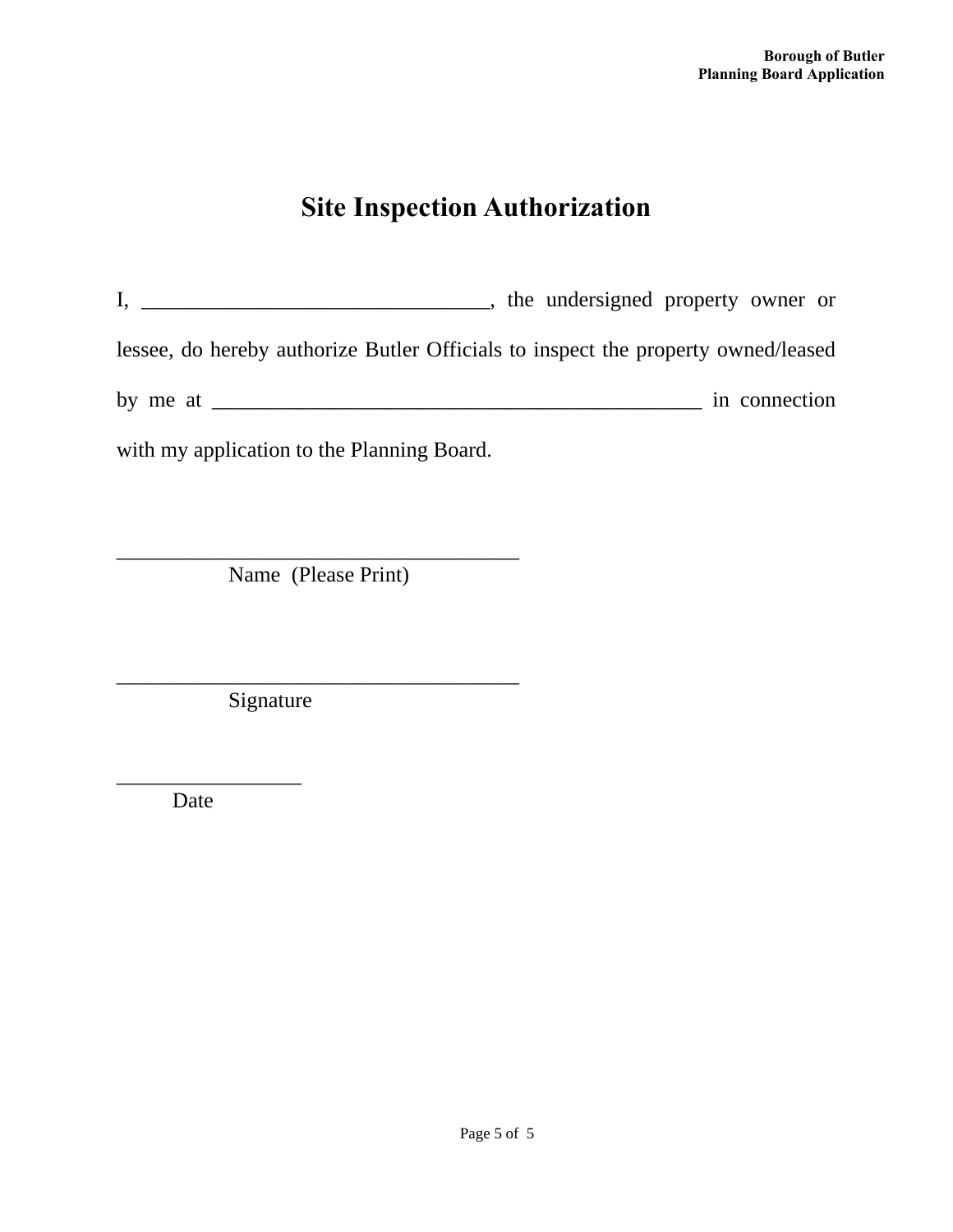#### **§ 143‐32. NOTICE REQUIREMENTS FOR HEARING.**

Whenever a hearing is required on an application for development pursuant to N.J.S.A. 40:55D-1 et seq., or as to any matter coming before the Zoning Board of Adjustment, the applicant shall give notice thereof, as indicated below; however, applications for minor subdivision approval, exemption or minor site plan approval, and final subdivision and site plan approval, shall not be required to provide notice unless the other relief which is requested would require public notice.

- A. Public notice shall be given by publication in the official newspaper of the municipality at least ten days prior to the date of the hearing.
- B. Notice shall be given to the owners of all real property located in this State as shown on the current tax duplicate or duplicates within 200 feet in all directions of the property which is the subject of such hearing, and whether located within or without the municipality. Such notice shall be given by:
	- (1) Serving a copy thereof on the owner, as shown on the said current tax duplicates, or his agent in charge of the property, or
	- (2) Mailing a copy thereof, by certified mail to the property owner at his address, as shown on the current tax duplicate or duplicates.

The above requirements shall be deemed satisfied where condominiums or horizontal property regimes are within 200 feet of applicant's property, by making service in the following manner:

- (a) If the applicant's property abuts a condominium and the owner of any unit is within 200 feet of the applicant's property and said unit has a unit above or below it, by giving notice to the condominium association.
- (b) If the applicant's property abuts a horizontal property regime and an apartment of the co-owner is within 200 feet of the applicant's property and such apartment has an apartment above or below it, by giving notice to the horizontal property regime.
- (c) If the applicant is the owner of a condominium unit or co-owner of an apartment, notice shall be given to all other units owners or apartment co-owners within 200 feet of the unit or apartment owned or co-owned by the applicant. A return receipt is not required. Notice to a partnership owner may be made upon any partner. Notice to a corporate owner may be made by service upon its president, vice-president, secretary or other person authorized by appointment or by law to accept service on behalf of the corporation. Where a condominium association, horizontal property regime, community trust or homeowner's association, own grass, landscaped areas, driveways, parking lots, recreational facilities, etc., which are common elements or areas, that are within 200 feet of the property which is the subject of a hearing, notice may be made in the same manner as to a corporation, without further notice to unit owners, co-owners, or homeowners on account of such common elements or areas.
- C. Notice of all hearings on applications for development involving property located within 200 feet of an adjoining municipality shall be given by personal service or certified mail to the clerk of such municipality, which notice shall be in addition to the notice required to be given pursuant to § 143-31B to the owners of lands in such adjoining municipality which are located within 200 feet of the subject premises.
- D. Notice shall be given by personal service or certified mail to the County Planning Board of a hearing on an application for development of property adjacent to an existing county road or proposed road shown on the Official Map or on the County master plan, adjoining the County land or situated within 200 feet of the municipal boundary.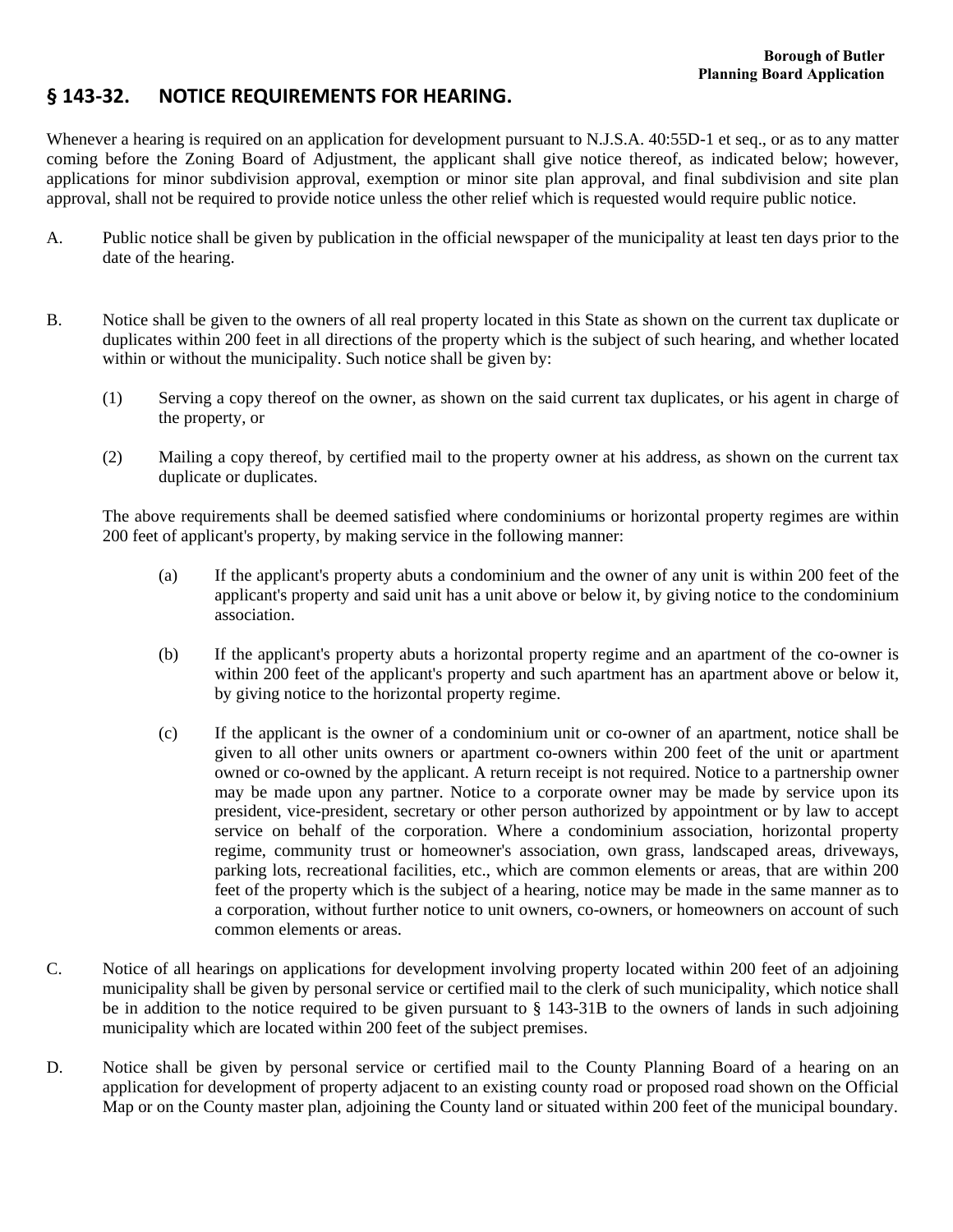#### **§ 143‐32. NOTICE REQUIREMENTS FOR HEARING,** *conƟnued*

- E. Notice shall be given by personal service or certified mail to the Commissioner of Transportation of a hearing on an application for development of property adjacent to a State highway.
- F. Notice shall be given by personal service or certified mail to the State Planning Commission of a hearing on an application for development of property which exceeds 150 acres or 500 dwelling units. Such notice shall include a copy of any maps or documents required to be on file with the municipal clerk pursuant to N.J.S.A. 40:55d-10(b).
- G. In the case of a public utility, cable television company or local utility which possesses a right-of-way or easement within the Borough of Butler and which has registered with the Borough pursuant to N.J.S.A. 40:55D-12.1, notice shall be given by (1) serving a copy of the notice on the person whose name appears on the registration form on behalf of the public utility, cable television company or local utility or (2) mailing a copy thereof by certified mail to the person whose name appears on the registration form at the address shown on that form.
- H. All notices hereinabove specified in this section shall be given at least ten days prior to the date fixed for hearing and the applicant shall file an affidavit of proof of service with the board holding the hearing on the application for development.
- I. Any notice made by certified mail as hereinabove required shall be deemed to be complete upon mailing in accordance with the provisions of C. 40:55D-14.
- J. Form of notice. All notices required to be given pursuant to the terms of this ordinance shall state the date, time and place of the hearing, the nature of the matters to be considered and identification of the property proposed for development by street address, if any, or by reference to lot and block numbers as shown on the current tax duplicate in the municipal tax assessor's office and the location and times at which any maps and documents for which approval is sought are available as required by law.
- K. Any maps and documents for which approval is sought at a hearing shall be on file and available for public inspection at least ten days before the date of the hearing during normal business hours in the office of the municipal clerk.
- L. Notice pursuant to paragraphs C, D, E and F of this section shall not be required unless public notice pursuant to paragraph A and paragraph B of this section is required. Notice under paragraphs A and B is not required for (1) conventional site plan review, (2) minor subdivision approval or (3) final approval pursuant to N.J.S.A. 40:55D-50.

#### **§ 143‐32.1. REGISTRATION BY PUBLIC UTILITIES, CABLE TELEVISION COMPANIES OR LOCAL UTILITIES.**

- A. Every public utility, cable television company and local utility having a right-of-way or easement within the Borough of Butler desirous of receiving notice of development applications pursuant to N.J.S.A. 40:55D-12 may register with the Borough Clerk. The registration shall remain in effect until revoked by the registrant or its successor in interest.
- B. Any public utility, cable television company or local utility seeking to register with the Borough of Butler pursuant to this Section shall be required to pay a ten dollar (\$10.00) registration fee.

#### **§ 143‐33. LIST OF PROPERTY OWNERS FURNISHED.**

Pursuant to the provisions of N.J.S.A. 40:55D-12c the tax assessor of the municipality shall, within seven days after receipt of a request therefore, and upon receipt of a fee not to exceed twenty-five (\$0.25) cents per name or ten (\$10.00) dollars, whichever is greater, make and certify a list from the current tax duplicate of names and addresses of owners to whom the applicant is required to give notice pursuant to § 143-31B of this chapter.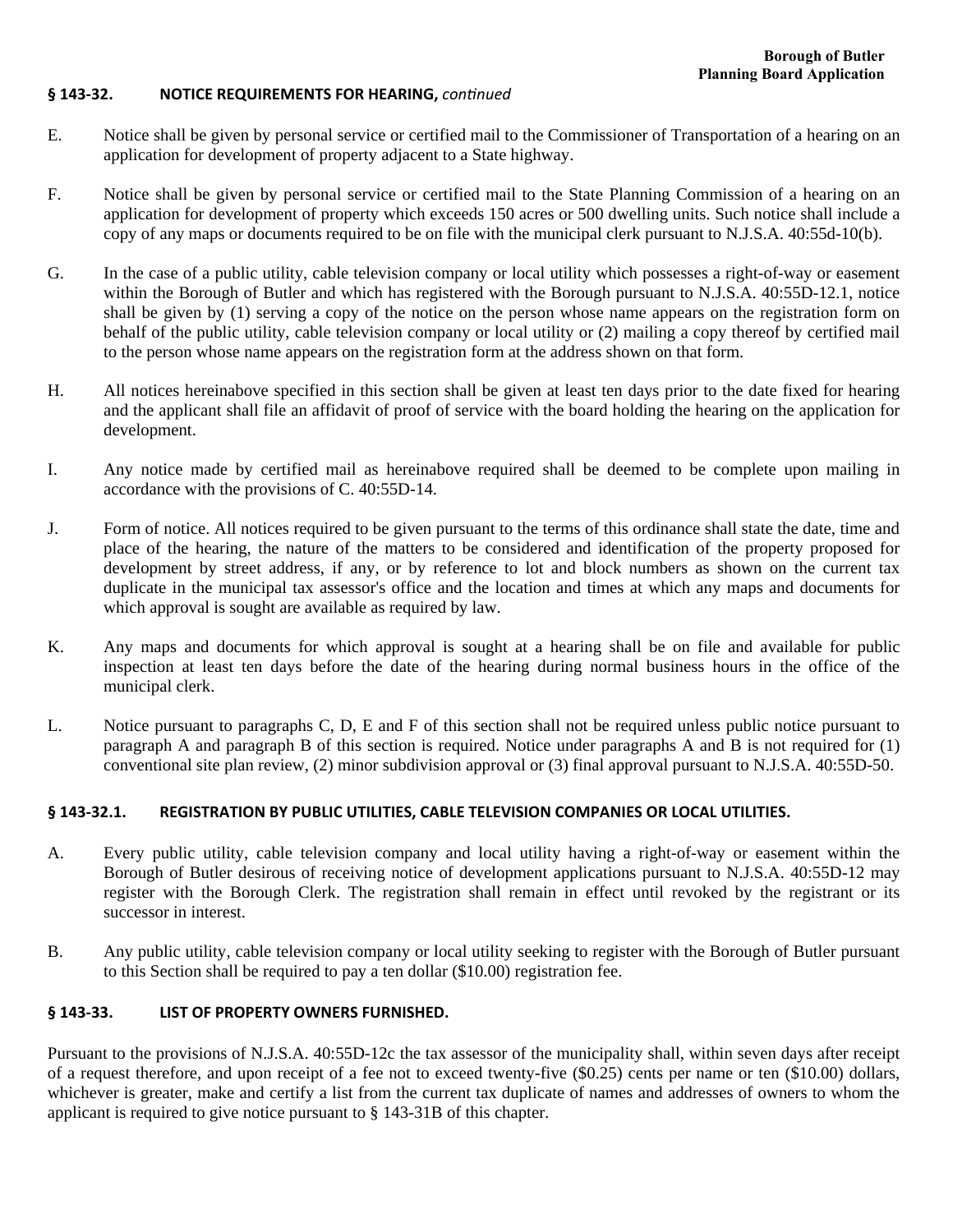## **Planning Board Instruction Sheet**

Whenever a hearing is required on an application for development for any matter coming before the Board the applicant will notice the owners of all property within 200 feet in all directions of the property which is the subject of that hearing. The tax assessor of the municipality with seven (7) days after receipt of a request and a fee of \$10.00 will prepare a certified list from the current tax duplicate of names and addresses of owners to whom the applicant is required to give notice. Please provide name and telephone number so we can contact you when the list is complete. Notice will be given:

- A. Serving a copy of the owners as shown on the certified tax list or his agent in charge of the property.
- B. Mailing a copy by certified mail to the property owner at his address as shown on the certified tax list.
- C. All notices will be given at least ten (10) days prior to the date of the hearing of the application and the applicant must provide certified receipts of such mailing or sworn affidavit that notices were hand delivered.
- D. Notice will be given by publication in ONE of the official newspapers of the municipality at least ten (10) days prior to the date of the hearing; proof of publication must also be provided.
- E. The Borough of Butler official newspapers are as follows:

#### **Suburban Trends Herald News Star Ledger Bergen Record Daily Record Today Newspaper**

- F. Public notification is not required for a minor site plan or a minor subdivision unless a variance is required.
- G. An Attorney must represent any corporation who submits an application to the Planning Board.
- H. You must provide to the Board Secretary at the time of filing:

**15 copies of the completed application 15 copies of all prints and maps 15 copies of all other documents 1 copy of the checklist completed by the applicant** 

Any application for development shall be filed with the Board Secretary and shall be accompanied by required fees and all data and information listed in the checklist for completeness of an application as provided. Any maps and documents for which approval is being sought at a hearing shall be on file and available for public inspection at least ten (10) days prior to the date of the hearing.

#### **Land Use Application Instructions**

- I. The following checklist is designed to assist applicants in preparing applications for Board review. All items listed below, in addition to those required by Ordinance, must be supplied or the application will be deem **incomplete.**
- Legend as to what the building will be used for and proposed maximum occupancy.
- Percentage of landscaping in interior parking area.
- Show existing and proposed sign area, indicating square footage. Show the height of the building. Show areas of front façade in square feet. Indicate construction materials and colors.
- Parking area, showing spaces, clearly outlining parking for all physically handicapped, where applicable.
- Type of surface paving and curbing.
- Storm drainage facilities and means of disposal of storm water.
- Driveways showing vehicular circulation, indicating directional arrows to be painted on pavement, sight distances and sight triangles, and description of lighting in connection with parking.
- Limits of grading for proposed improvements and descriptions of scheduling of soil erosion and sediment control facilities.
- $\blacklozenge$  Minimum setback lines.
- Landscaping, fences, walls or similar to be provided.
- Limits of Flood Hazard, Flood Way and Wetlands Limits.
- Percentage of disturbed land area, improved lot coverage as proposed and as permitted by Ordinance.
- Location of all structures within 200 feet of the property line.
- A statement as to the amount of soil to be removed, stated in square feet of disturbed area and cubic yards, for determination as to whether a Borough of Butler Soil Removal Permit is required. Applicant should specify reasons for the variance request.
- II. The Planning Department reviews the application and notifies the applicant that the application is complete or incomplete within 45 days. The applicant will be advised of any revisions or additions necessary to insure completeness within 45 days.
- III. If a variance is involved in the Site Plan Application, the applicant should specify reasons for the variance request.

IV. The Municipal Agent decides upon completeness of the application and sets a date for public hearing. The application fees and escrows must be submitted prior to completeness.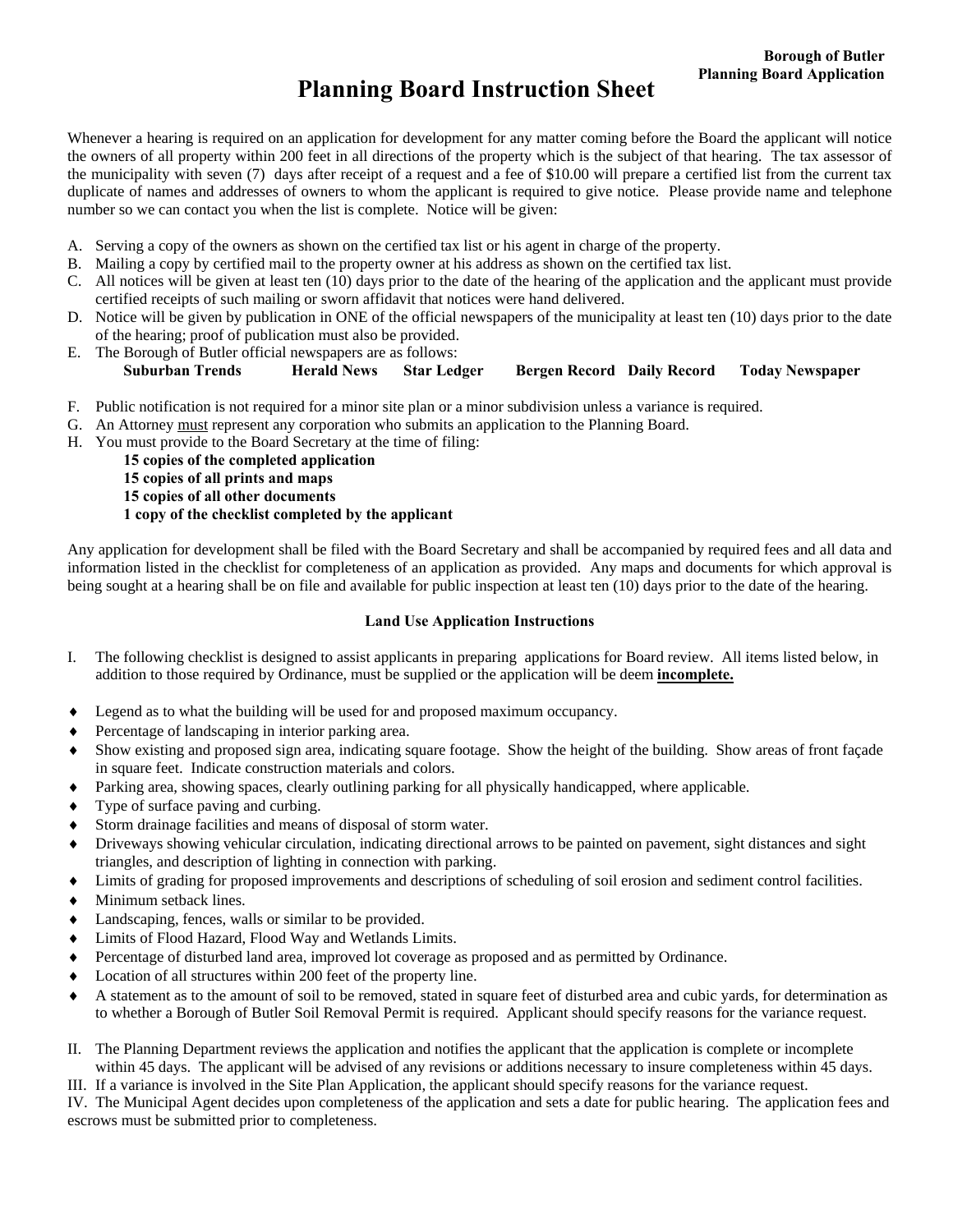| "III | <b>Request for Certified List</b><br><b>Property Owners</b>                                                                                                                                                                                                    |
|------|----------------------------------------------------------------------------------------------------------------------------------------------------------------------------------------------------------------------------------------------------------------|
|      | Please Print                                                                                                                                                                                                                                                   |
|      |                                                                                                                                                                                                                                                                |
|      | Property Owners                                                                                                                                                                                                                                                |
|      | Property Address                                                                                                                                                                                                                                               |
|      |                                                                                                                                                                                                                                                                |
|      | $\text{Fax} \#$<br>I/we hereby request a Certified List of property owners within 200 feet of<br>$\text{BLOCK}\underset{\hspace{0.5cm}\longrightarrow\hspace{0.5cm}}{\text{LOCK}}\text{LOT}\underset{\hspace{0.5cm}\longrightarrow\hspace{0.5cm}}{\text{LOT}}$ |
|      | on the Official Tax Map of the Borough of Butler.                                                                                                                                                                                                              |
|      |                                                                                                                                                                                                                                                                |
|      |                                                                                                                                                                                                                                                                |
|      |                                                                                                                                                                                                                                                                |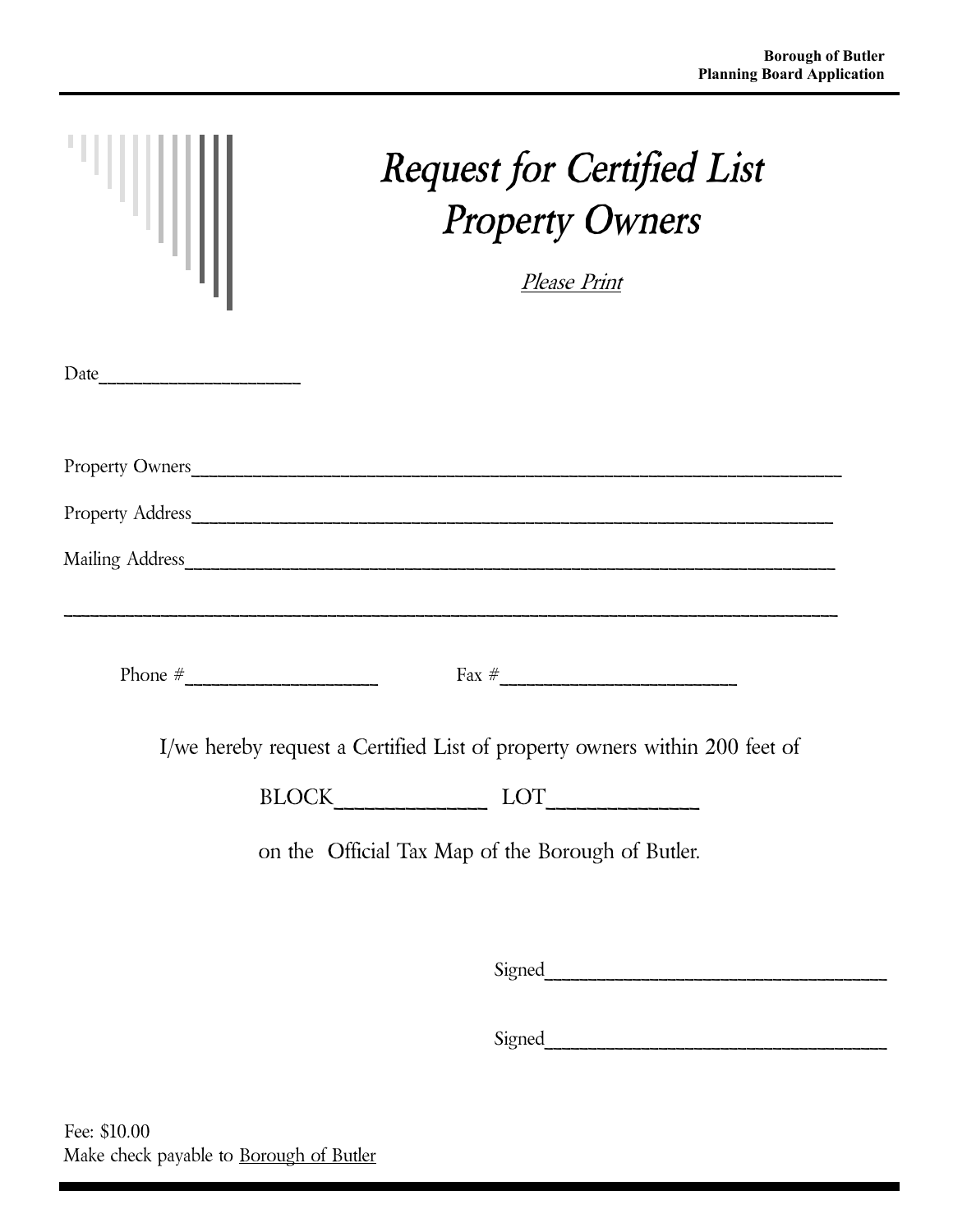### **Planning Board Legal Notice to Newspaper**

**PLEASE TAKE NOTICE** an appeal has been made to the Planning Board/Board of Adjustment to permit *(state request you are seeking from the Board)*:

| Lot     |    |     |
|---------|----|-----|
|         | 1n | the |
| Block__ |    |     |

*(street address)* 

#### **This notice is given pursuant to the provisions of R.S. 40:55D-12 and by order of the Planning Board**

In addition, the applicant will request such variances, waivers, permits and approval or licenses that the applicant has deemed necessary or appropriate.

A hearing on said application has been set by the Planning Board on \_\_\_\_\_\_\_\_\_\_\_\_\_\_\_\_\_\_ in the Municipal Building, One Ace Road, Butler, New Jersey at 7:30 PM in the evening, you may appear in person or be represented by an attorney.

The maps, plans, plats and application for which approval is being sought are on file with the Board Secretary and are available for inspection at the Municipal Building during normal business hours.

Applicant

\_\_\_\_\_\_\_\_\_\_\_\_\_\_\_\_\_\_\_\_\_

\_\_\_\_\_\_\_\_\_\_\_\_\_\_\_\_\_\_\_\_\_\_\_\_\_\_\_\_\_\_\_\_\_\_\_\_

Date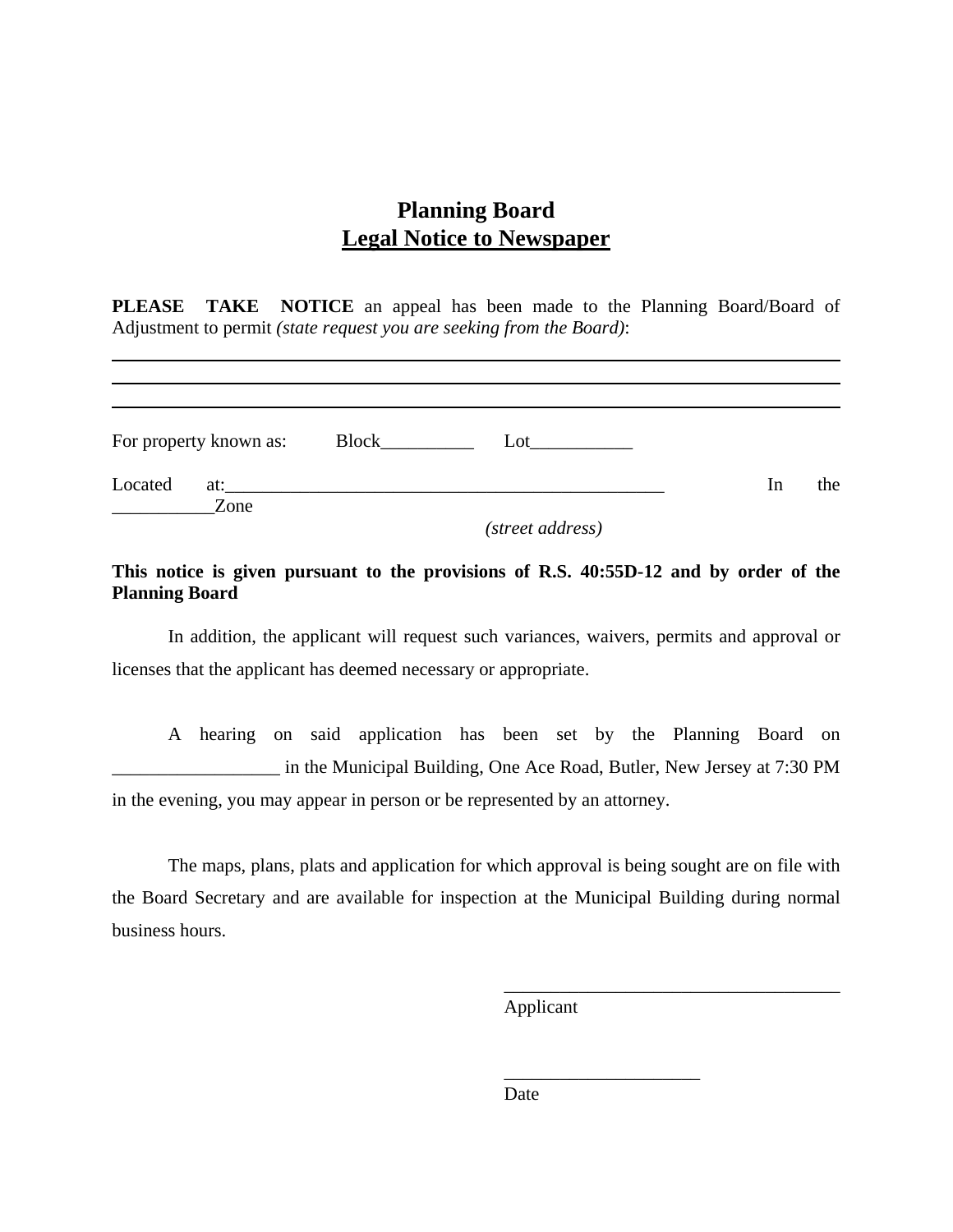## **BOROUGH OF BUTLER Notice to be Served on Owners of Affected Property**

**PLEASE TAKE NOTICE** an appeal has been made to the Planning Board/Board of Adjustment to permit *(state request you are seeking from the Board)*:

| For property known as: | Lot              |        |      |
|------------------------|------------------|--------|------|
| Located at:            |                  | In the | Zone |
|                        | (street address) |        |      |

In addition, the applicant will request such variances, waivers, permits and approval or licenses that the applicant has deemed necessary or appropriate.

This application is now on the calendar for the Planning Board/Board of Adjustment and a public hearing has been set for \_\_\_\_\_\_\_\_\_\_\_\_\_\_\_\_\_\_\_\_\_\_\_\_\_\_ at the Borough Municipal Building, One Ace Road, Butler, New Jersey at 7:30 pm in the evening prevailing time. When the case is called, you may appear either in person or by an attorney to present any evidence that you may have regarding this application. The matter will be heard on the above date or any adjourned date designated by the Board at the public meeting with no additional notice.

The maps, plans, plats and application for which approval is being sought are on file with the Board Secretary and are available for inspection at the Municipal Building during normal business hours.

This applicant sends this notice to you by order of the Planning Board/Board of Adjustment pursuant to N.J.S.A. 40:44D-12.

Applicant

\_\_\_\_\_\_\_\_\_\_\_\_\_\_\_\_\_\_\_\_\_

\_\_\_\_\_\_\_\_\_\_\_\_\_\_\_\_\_\_\_\_\_\_\_\_\_\_\_\_\_\_\_\_\_\_\_\_

Date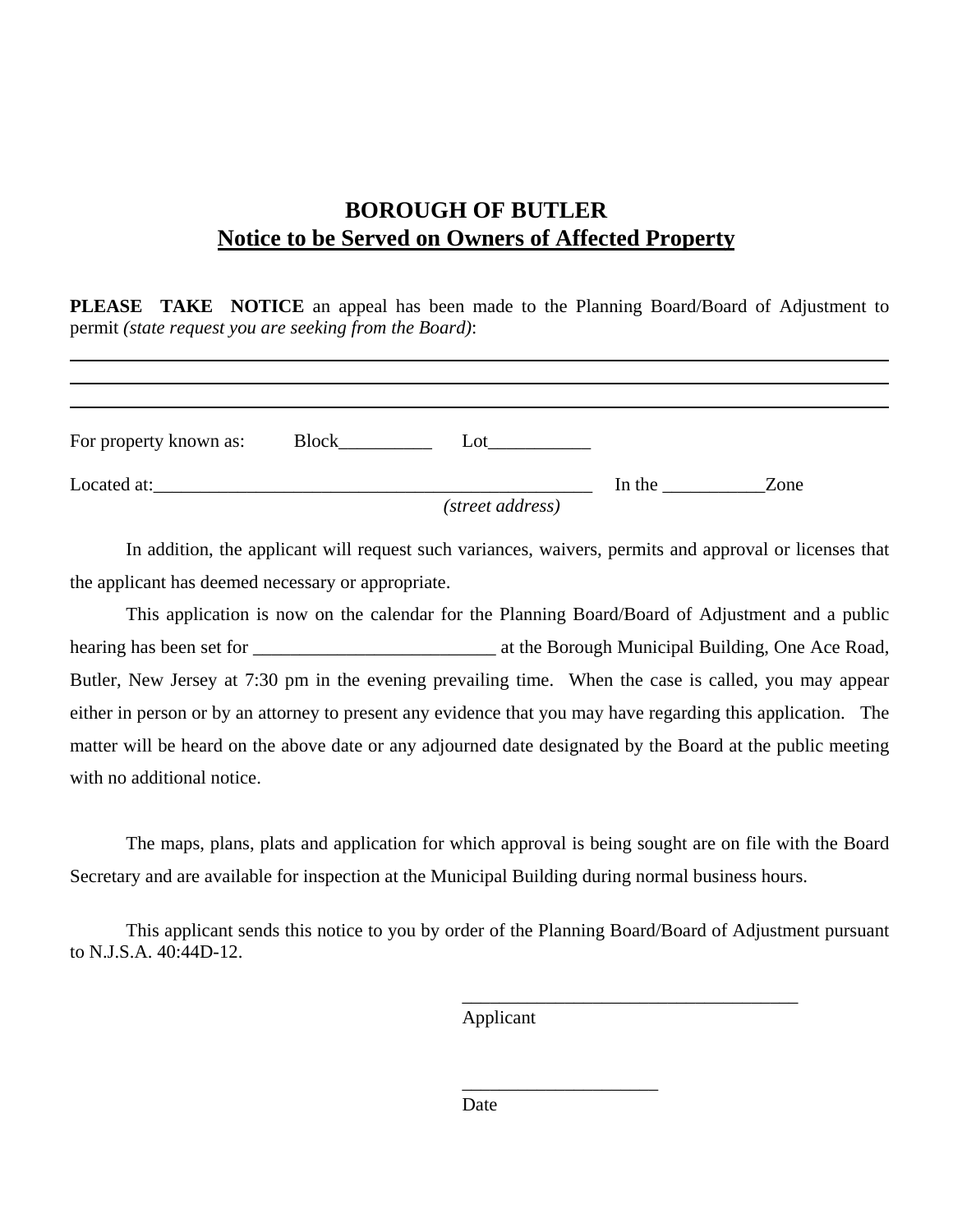Name of Applicant\_\_\_\_\_\_\_\_\_\_\_\_\_\_\_\_\_\_\_\_\_\_\_\_\_\_\_\_\_\_\_\_\_\_\_\_\_\_\_\_\_\_\_\_\_\_\_\_\_\_\_\_\_\_\_\_\_\_\_\_\_\_\_\_\_\_\_\_\_\_\_\_\_\_\_\_\_\_\_\_

| Date Filed                                                                                                                                                      |  |  |                       |                 |                         |                            |                       |                          |  |
|-----------------------------------------------------------------------------------------------------------------------------------------------------------------|--|--|-----------------------|-----------------|-------------------------|----------------------------|-----------------------|--------------------------|--|
| Please indicate in the LAST COLUMN if the required information<br>is Complete, Incomplete, Not Applicable or Waiver Requested                                   |  |  | Minor<br>Site<br>Plan | Minor<br>Subdiv | Prelim.<br>Site<br>Plan | Prelim.<br>Major<br>Subdiv | Final<br>Site<br>Plan | Final<br>Major<br>Subdiv |  |
| 1. Completed application form (15) copies                                                                                                                       |  |  | X                     | X               | X                       | X                          | X                     | X                        |  |
| 2. Filing Fee (See Article VI)                                                                                                                                  |  |  | X                     | X               | X                       | X                          | X                     | X                        |  |
| 3. Fifteen (15) black or blue on white prints of all maps                                                                                                       |  |  | X                     | X               | X                       | X                          | X                     | X                        |  |
| 4. Fifteen (15) copies of all other documents.                                                                                                                  |  |  | X                     | X               | X                       | X                          | X                     | X                        |  |
| 5. One (1) copy of this checklist completed by the applicant                                                                                                    |  |  | X                     | X               | X                       | X                          | X                     | X                        |  |
| 6. Completed County Planning Board application form (in triplicate) and County filing<br>fee if the County Planning Board approval is required                  |  |  | X                     | X               | X                       | X                          | X                     | X                        |  |
| 7. All maps signed and sealed by appropriate New Jersey Licensed or registered<br>professional person.                                                          |  |  | X                     | X               | X                       | X                          | X                     | X                        |  |
| 8. All maps signed and sealed by New Jersey licensed Land Surveyor                                                                                              |  |  |                       |                 |                         |                            |                       | X                        |  |
| 9. Certified list of property owners and block and lot number of properties located within<br>200' of the tract boundary                                        |  |  | X                     |                 | X                       |                            |                       |                          |  |
| 10. Name of tract or development                                                                                                                                |  |  | X                     | X               | X                       | X                          | X                     | X                        |  |
| 11. Tax map sheet, with date of revision, block and lot numbers                                                                                                 |  |  | X                     | X               | X                       | X                          | X                     |                          |  |
| 12. Tax map sheet, date prepared and date(s) of revisions, block and lot numbers as<br>assigned by Tax Assessor                                                 |  |  |                       |                 |                         |                            |                       | X                        |  |
| 13. Certification that applicant is owner or his authorized agent or his authorized agent or<br>that owner has given consent to file under an option agreement  |  |  | X                     | X               | X                       | X                          | X                     | X                        |  |
| 14. Plat scale not less than $1" = 50'$ nor more than $1" = 10'$                                                                                                |  |  | X                     |                 | X                       | X                          | X                     | X                        |  |
| 15. Plat scale not less than $1" = 30'$ nor more than $1" = 10'$                                                                                                |  |  |                       | X               |                         |                            |                       |                          |  |
| 16. Plan and profile maps to have scales of $1" = 50'$ horizontal and $1" = 5'$ vertical                                                                        |  |  |                       |                 |                         | X                          |                       |                          |  |
| 17. Graphic scale                                                                                                                                               |  |  | $\mathbf X$           | $\mathbf X$     | X                       | X                          | X                     | X                        |  |
| 18. Reference meridian                                                                                                                                          |  |  | X                     | X               | X                       | X                          | X                     | X                        |  |
| 19. Signature block for Board Chairman, Secretary and Board Engineer                                                                                            |  |  | X                     | X               | X                       | X                          | X                     | X                        |  |
| 20. Maximum sheet size: 24" x 36"                                                                                                                               |  |  | $\mathbf X$           | $\mathbf X$     | $\mathbf X$             | X                          | $\mathbf X$           | $\mathbf X$              |  |
| 21. Name, address and license number of person preparing plan                                                                                                   |  |  | X                     | X               | X                       | X                          | X                     | X                        |  |
| 22. Name and address or record owner                                                                                                                            |  |  | X                     | X               | X                       | X                          | X                     | X                        |  |
| 23. Name and address of applicant if other than owner                                                                                                           |  |  | $\mathbf X$           | X               | X                       | X                          | X                     | X                        |  |
| 24. Key map (scale: not less than $1" = 400'$ ) showing entire tract and its relation to<br>surrounding area, including locations and names of principal roads. |  |  | X                     | X               | X                       | X                          | X                     |                          |  |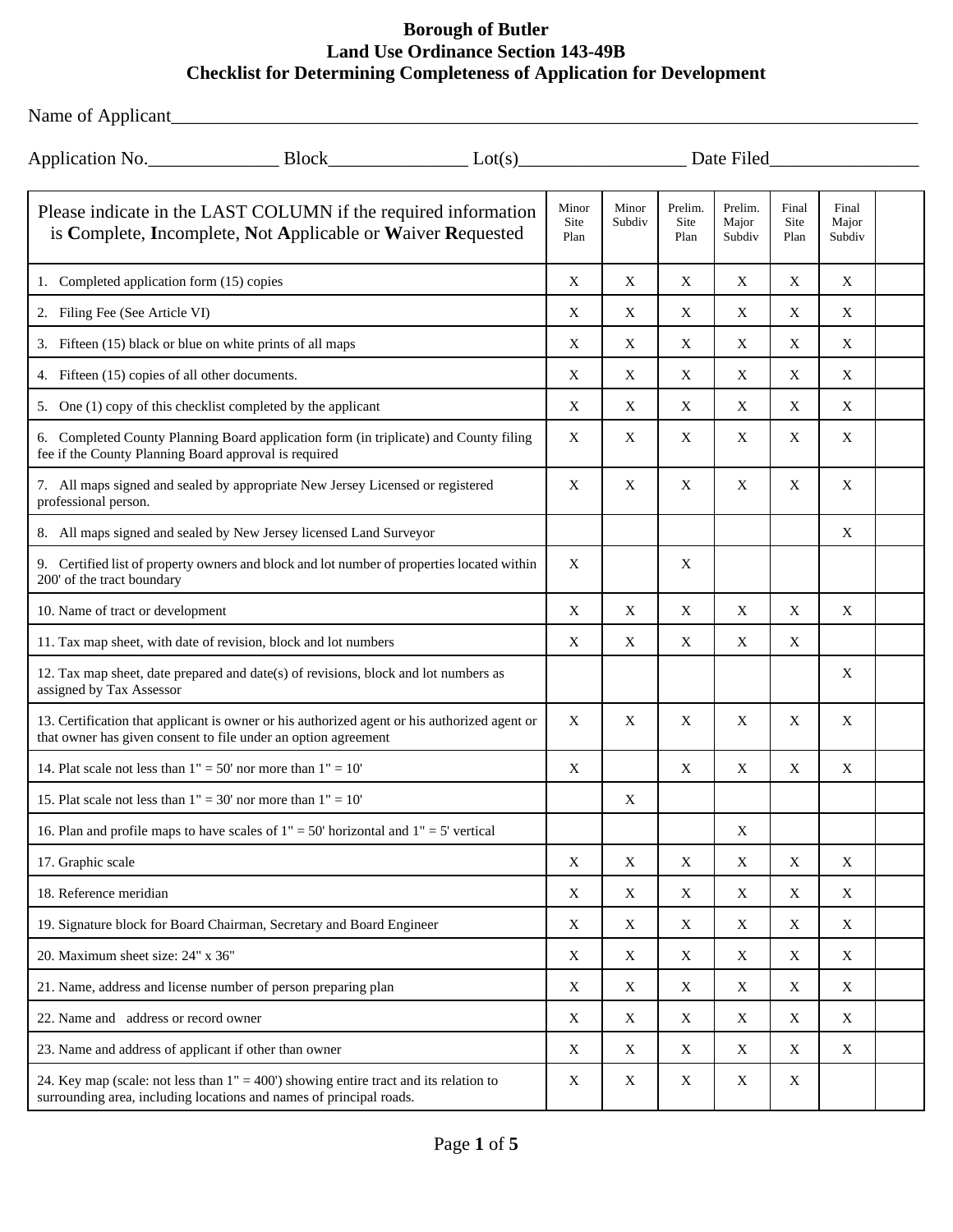| Please indicate in the LAST COLUMN if the required information<br>is Complete, Incomplete, Not Applicable or Waiver Requested                                                                                                                                     |   | Minor<br>Subdiv | Prelim.<br>Site<br>Plan | Prelim.<br>Major<br>Subdiv | Final<br>Site<br>Plan | Final<br>Major<br>Subdiv |  |
|-------------------------------------------------------------------------------------------------------------------------------------------------------------------------------------------------------------------------------------------------------------------|---|-----------------|-------------------------|----------------------------|-----------------------|--------------------------|--|
| 25. Existing property lines and other site lines, with bearings and distances                                                                                                                                                                                     | X | X               | X                       | X                          | X                     | X                        |  |
| 26. Tract boundary line with bearings and distances                                                                                                                                                                                                               |   | X               |                         | X                          |                       |                          |  |
| 27. Zone district(s) and identification of zone boundaries located on or adjoining property                                                                                                                                                                       | X | X               | X                       | X                          | X                     | X                        |  |
| 28. Area of the lot in square feet and acres                                                                                                                                                                                                                      | X | X               | X                       | X                          | $\mathbf X$           | X                        |  |
| 29. Total area of each lot in square feet and the area of each lot located within the<br>maximum depth of measurement                                                                                                                                             |   | X               |                         | X                          |                       |                          |  |
| 30. Names of owners of adjoining properties                                                                                                                                                                                                                       |   |                 |                         |                            |                       | X                        |  |
| 31. Front, rear and side building setback lines as required by the zoning regulations                                                                                                                                                                             | X |                 | X                       |                            | X                     | X                        |  |
| 32. All structures located within 100 feet of the tract                                                                                                                                                                                                           | X |                 | X                       | X                          | X                     |                          |  |
| 33. All existing and proposed structures on the tract with setback distances                                                                                                                                                                                      | X | X               | X                       | X                          | X                     | X                        |  |
| 34. Right-of-way lines, widths and the names of all existing streets adjoining the property                                                                                                                                                                       | X |                 | X                       |                            | X                     | X                        |  |
| 35. Location and widths of all other existing and proposed rights-of-way and easements,<br>the purpose of any easement and the text of any restrictions applicable to same                                                                                        | X | X               | X                       | X                          | X                     | X                        |  |
| 36. Table indicating all requirements applicable to the zone in accordance with the<br>Schedule D of Zoning Regulations with proposed dimensions, areas, setbacks etc.<br>indicating variances requested                                                          |   | X               |                         | X                          |                       |                          |  |
| 37. Location and widths of all other existing and proposed rights-of-way and easements<br>including sight triangle easements defined by metes and bounds, the purpose of any<br>easement and the text of any restrictions applicable to same                      |   |                 |                         |                            |                       | X                        |  |
| 38. Right-of-way lines, widths, and names of all existing streets on and within 100 feet of<br>the property                                                                                                                                                       |   | X               |                         | X                          |                       |                          |  |
| 39. Location on and within 100 feet of the property of existing and proposed:<br>watercourses and other drainage courses<br>a.<br>bridges<br>b.<br>culverts, and/or storm drains with sizes and gradients<br>C.<br>wooded areas<br>d.<br>rock outcroppings<br>e.  |   | X               | X                       | X                          | X                     |                          |  |
| 40. Existing wells and septic systems                                                                                                                                                                                                                             |   | X               |                         | X                          |                       |                          |  |
| 41. Certification from the Tax Collector that all taxes and assessments for local<br>improvements on the property have been paid through the most recent installment date                                                                                         | X | X               | X                       | X                          | $\mathbf X$           | X                        |  |
| 42. Existing and proposed contours at minimum 2 feet intervals when new buildings or<br>parking areas are proposed. Contours shall extend at least 50 feet beyond the property                                                                                    |   |                 | X                       |                            | X                     |                          |  |
| 43. Elevations at corners of all proposed buildings and paved areas and at property corners                                                                                                                                                                       |   |                 | X                       |                            | X                     |                          |  |
| 44. All flood hazard areas, lakes, ponds, marshes, bogs, swamps and streams                                                                                                                                                                                       | X |                 | X                       | $\mathbf X$                | X                     |                          |  |
| 45. Freshwater wetlands including transition areas delineation or an affidavit by a<br>qualified person stating that no wetlands on the property exist.                                                                                                           |   | X               | Χ                       | X                          | X                     |                          |  |
| 46. All zoning requirements in accordance with the schedule referred to in 143-118 and<br>the relationship of the proposed site plan to those requirements. Calculation of existing<br>and proposed building and impervious coverage on the lot shall be included | X |                 | X                       |                            | X                     |                          |  |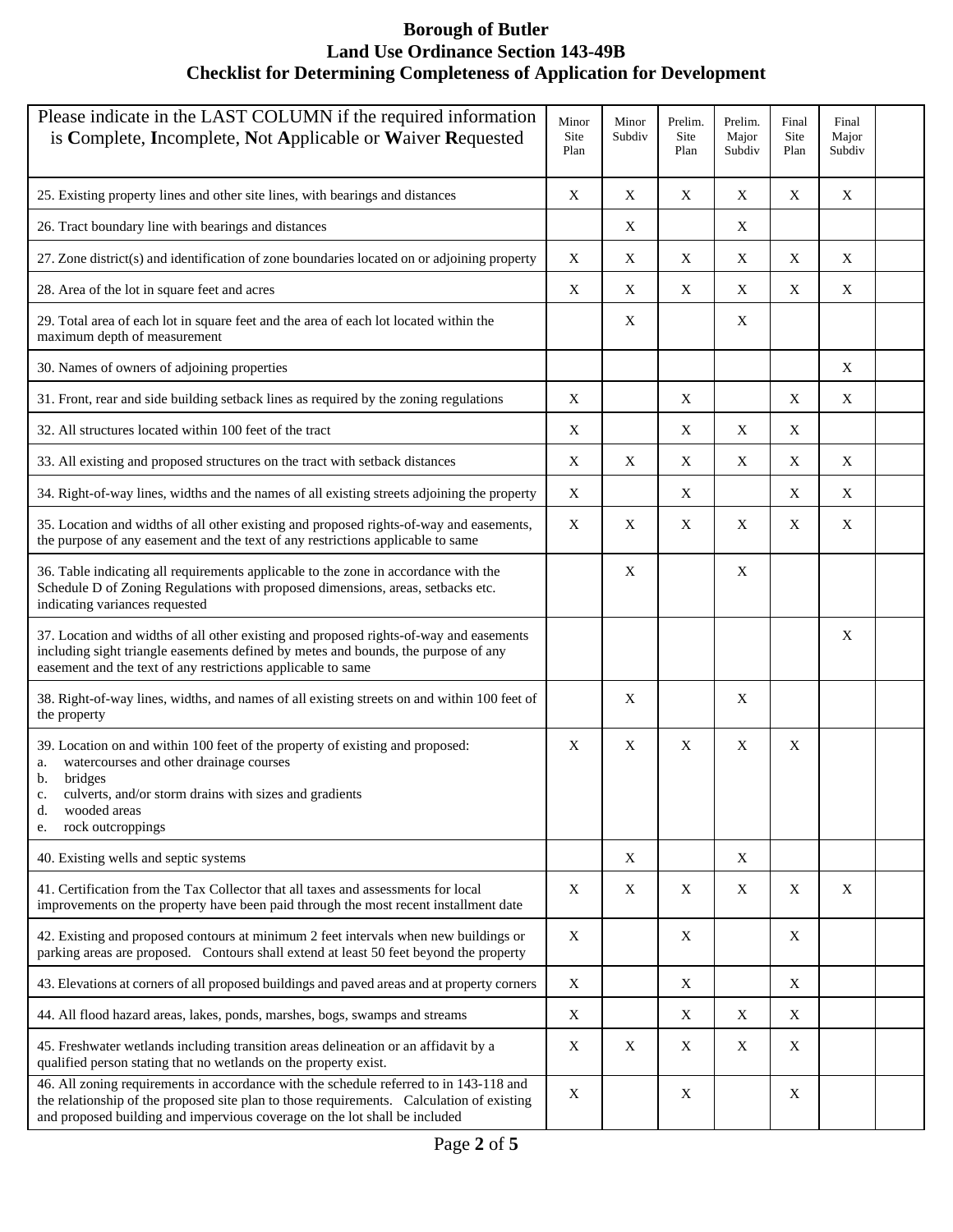| Please indicate in the LAST COLUMN if the required information<br>is Complete, Incomplete, Not Applicable or Waiver Requested                                                                                                                                                                                                                                                                                                                                                                                                                                                                                                                                                                                                                                                                                                                                                           |             | Minor<br>Subdiv | Prelim.<br>Site<br>Plan | Prelim.<br>Major<br>Subdiv | Final<br>Site<br>Plan | Final<br>Major<br>Subdiv |  |
|-----------------------------------------------------------------------------------------------------------------------------------------------------------------------------------------------------------------------------------------------------------------------------------------------------------------------------------------------------------------------------------------------------------------------------------------------------------------------------------------------------------------------------------------------------------------------------------------------------------------------------------------------------------------------------------------------------------------------------------------------------------------------------------------------------------------------------------------------------------------------------------------|-------------|-----------------|-------------------------|----------------------------|-----------------------|--------------------------|--|
| 47. If wetlands or transition areas are located on the property, the applicant shall submit<br>one of the following:<br>A Freshwater Wetlands Permit from D.E.P.<br>a.<br>A Letter of Exemption from D.E.P.<br>b.<br>A Letter of Interpretation from D.E.P.<br>c.                                                                                                                                                                                                                                                                                                                                                                                                                                                                                                                                                                                                                       | $\mathbf X$ | X               | X                       | X                          | X                     |                          |  |
| 48. Copies of any existing or proposed protective or restrictive covenants and deed<br>restrictions                                                                                                                                                                                                                                                                                                                                                                                                                                                                                                                                                                                                                                                                                                                                                                                     | X           | X               | X                       |                            | X                     |                          |  |
| 49. A Soil and Sediment Control Plan                                                                                                                                                                                                                                                                                                                                                                                                                                                                                                                                                                                                                                                                                                                                                                                                                                                    | X           |                 | X                       | X                          | X                     |                          |  |
| 50. Location and area described in bearings and distances and purpose of any open space<br>to be dedicated to public use                                                                                                                                                                                                                                                                                                                                                                                                                                                                                                                                                                                                                                                                                                                                                                |             | Χ               |                         | X                          |                       | X                        |  |
| 51. Environmental Impact Statement                                                                                                                                                                                                                                                                                                                                                                                                                                                                                                                                                                                                                                                                                                                                                                                                                                                      |             |                 |                         | X                          |                       |                          |  |
| 52. Soil data per Morris County Soil Survey (USDA, SCS) as follows:<br>Map showing each soil type and soil symbol<br>a.<br>Maps, charts and tables reflecting interpretations of soil types including seasonable<br>b.<br>water table within 3 $\frac{1}{2}$ feet of the surface and bedrock within 3 $\frac{1}{2}$ feet of the surface                                                                                                                                                                                                                                                                                                                                                                                                                                                                                                                                                 |             |                 | X                       | X                          |                       |                          |  |
| 53. Parking and loading spaces, with dimensions; width of traffic aisles and direction of<br>traffic flow                                                                                                                                                                                                                                                                                                                                                                                                                                                                                                                                                                                                                                                                                                                                                                               | X           |                 | X                       |                            | X                     |                          |  |
| 54. Specifications & construction detail sheet of existing and proposed paving & curbing                                                                                                                                                                                                                                                                                                                                                                                                                                                                                                                                                                                                                                                                                                                                                                                                | X           |                 | X                       |                            | X                     |                          |  |
| 55. Tentative/Final building floor plans. Scale: not less than $1/8$ inch = 1 foot                                                                                                                                                                                                                                                                                                                                                                                                                                                                                                                                                                                                                                                                                                                                                                                                      | X           |                 | X                       |                            | Χ                     |                          |  |
| 56. Front, rear and side building elevation drawings showing building materials. Scale:<br>not less than $1/8$ inch = 1 foot                                                                                                                                                                                                                                                                                                                                                                                                                                                                                                                                                                                                                                                                                                                                                            |             |                 | X                       |                            | X                     |                          |  |
| 57. Three-dimensional artist's rendering of proposed building                                                                                                                                                                                                                                                                                                                                                                                                                                                                                                                                                                                                                                                                                                                                                                                                                           |             |                 | X                       |                            |                       |                          |  |
| 58. Utility systems showing connections to existing and proposed systems including, but<br>not limited to:<br>Plans and profiles of storm drainage facilities (ditches, pipes, detention facilities,<br>a.<br>etc.) showing materials, sizes, elevations and the like<br>Drainage area map and drainage calculations<br>b.<br>Plans and profiles of existing and proposed sanitary sewers and appurtenant facilities<br>c.<br>d.<br>Existing and proposed water mains, showing sizes and materials<br>Location of any proposed individual sewage disposal system along with percolation<br>e.<br>test results approved by the Board of Health<br>Existing electric and natural gas lines and proposed connections thereto<br>f.<br>Location of existing and proposed water wells<br>g.<br>Letters of intent to serve the property from utilities (gas, electric, telephone, etc.)<br>h. | X           |                 | X                       | $\mathbf X$                | X                     |                          |  |
| 59. Location and description of all existing and proposed fuel and liquid storage facilities;<br>and all solid waste storage facilities                                                                                                                                                                                                                                                                                                                                                                                                                                                                                                                                                                                                                                                                                                                                                 | X           |                 | X                       |                            | X                     |                          |  |
| 60. A listing of all products sold, manufactured and used in connection with any industrial<br>operation including any and all chemicals and fluids used along with a description of the<br>methods of storing and disposing of said chemicals and fluids                                                                                                                                                                                                                                                                                                                                                                                                                                                                                                                                                                                                                               | X           |                 | X                       |                            | X                     |                          |  |
| 61. An affidavit by the applicant for any industrial use acknowledging his understanding<br>of the performance standards in 143-149 and his agreement to conform to same at all time                                                                                                                                                                                                                                                                                                                                                                                                                                                                                                                                                                                                                                                                                                    | X           |                 | X                       |                            | X                     |                          |  |
| 62. Location of existing and/or proposed fences, walls and sidewalks                                                                                                                                                                                                                                                                                                                                                                                                                                                                                                                                                                                                                                                                                                                                                                                                                    | X           |                 | $\mathbf X$             |                            | X                     |                          |  |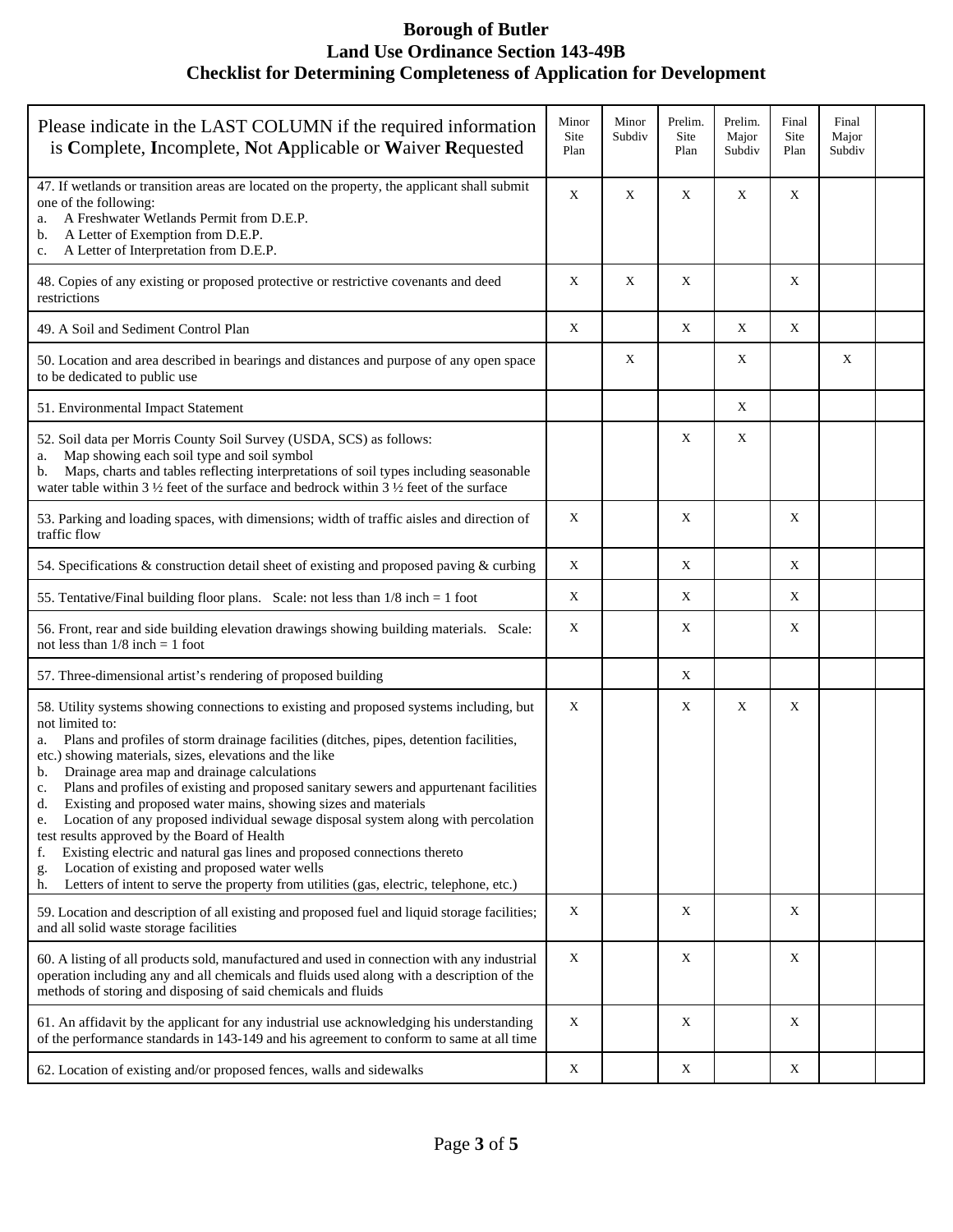| Please indicate in the LAST COLUMN if the required information<br>is Complete, Incomplete, Not Applicable or Waiver Requested                                                                                                                                                                                                                                                                                                                                                                                                                                                                                                                                                     | Minor<br>Site<br>Plan | Minor<br>Subdiv | Prelim.<br>Site<br>Plan | Prelim.<br>Major<br>Subdiv | Final<br>Site<br>Plan | Final<br>Major<br>Subdiv |  |
|-----------------------------------------------------------------------------------------------------------------------------------------------------------------------------------------------------------------------------------------------------------------------------------------------------------------------------------------------------------------------------------------------------------------------------------------------------------------------------------------------------------------------------------------------------------------------------------------------------------------------------------------------------------------------------------|-----------------------|-----------------|-------------------------|----------------------------|-----------------------|--------------------------|--|
| 64. As-built plan of landscaping showing treatment of all unpaved areas and buffers<br>including plant species, sizes and members                                                                                                                                                                                                                                                                                                                                                                                                                                                                                                                                                 |                       |                 |                         |                            | X                     |                          |  |
| 65. In multi-family residential developments containing 25 or more units and in<br>non-residential developments utilizing 1,000 square feet or more of land area the location<br>and description of provisions for the recycling of recyclable materials in accordance with<br>the municipal recycling ordinance. The plan shall be accompanied by a description of:<br>The size, shape, materials of construction of the recycling area<br>a.<br>Name and address of the Collector of recycled materials<br>b.<br>If recycled materials will be transferred to the Borough's recycling center of taken to<br>$\mathbf{C}$ .<br>some other location<br>d. Frequency of collection | X                     |                 | X                       |                            | X                     |                          |  |
| 66. Present status and contemplated use of all existing and proposed buildings                                                                                                                                                                                                                                                                                                                                                                                                                                                                                                                                                                                                    | X                     |                 | X                       |                            | X                     |                          |  |
| 67. Size, location and details of existing and proposed signs                                                                                                                                                                                                                                                                                                                                                                                                                                                                                                                                                                                                                     | X                     |                 | X                       |                            | X                     |                          |  |
| 68. Location, nature of construction, height and area and direction of illumination<br>measured in footcandles of existing and proposed lighting                                                                                                                                                                                                                                                                                                                                                                                                                                                                                                                                  | Χ                     |                 | X                       |                            | X                     |                          |  |
| 69. Dedications for public parks, playgrounds or other public uses                                                                                                                                                                                                                                                                                                                                                                                                                                                                                                                                                                                                                | X                     |                 | X                       |                            | X                     |                          |  |
| 70. Location and use of all property reserved by covenant in the deed for the common use<br>of all property owners                                                                                                                                                                                                                                                                                                                                                                                                                                                                                                                                                                | $\mathbf X$           |                 | X                       |                            | $\mathbf X$           |                          |  |
| 71. Topography: Existing and proposed 2 foot contours including high and low points on<br>the property                                                                                                                                                                                                                                                                                                                                                                                                                                                                                                                                                                            |                       |                 |                         | Χ                          |                       |                          |  |
| 72. The following items should be indicated on the preliminary plat:<br>Street signs<br>a.<br>Curbs and cutters<br>b.<br>Sidewalks<br>$\mathbf{c}.$<br>Monuments<br>d.<br>Dry Sewer Systems<br>e.<br>Storm drains<br>f.<br>Street lights and lighting plan<br>g.<br>Shade trees<br>h.<br>i.<br>Fire Alarm box, fire hydrants<br>Water mains                                                                                                                                                                                                                                                                                                                                       |                       |                 |                         | X                          |                       |                          |  |
| 73. Profile of existing and future continuing street within 200 feet of subdivision                                                                                                                                                                                                                                                                                                                                                                                                                                                                                                                                                                                               |                       |                 |                         | X                          |                       |                          |  |
| 74. Central angles of arcs and curves along street lines                                                                                                                                                                                                                                                                                                                                                                                                                                                                                                                                                                                                                          |                       |                 |                         | X                          |                       |                          |  |
| 75. Percolation test results if individual sewage disposal systems are proposed                                                                                                                                                                                                                                                                                                                                                                                                                                                                                                                                                                                                   |                       |                 |                         | X                          |                       |                          |  |
| 76. Plans; Cross sections, centerline profiles and grades of all proposed streets.<br>Minimum scale: 1 inch = 50 feet horizontal and 1 inch = 5 feet vertical                                                                                                                                                                                                                                                                                                                                                                                                                                                                                                                     |                       |                 |                         | X                          |                       |                          |  |
| 77. Site grading plan showing existing and proposed contours, spot elevations, first floor<br>elevations, garage floor elevations, driveway grades, house corner elevations, etc.                                                                                                                                                                                                                                                                                                                                                                                                                                                                                                 |                       |                 |                         | X                          |                       |                          |  |
| 78. Plan for storm water management including all details required in 143-101B                                                                                                                                                                                                                                                                                                                                                                                                                                                                                                                                                                                                    |                       |                 |                         | X                          |                       |                          |  |
| 79. For all property lines, accurate distances, bearings, radii, arc lengths and central angles<br>of all curve                                                                                                                                                                                                                                                                                                                                                                                                                                                                                                                                                                   |                       |                 |                         |                            |                       | X                        |  |
| 80. Location and description of all monuments                                                                                                                                                                                                                                                                                                                                                                                                                                                                                                                                                                                                                                     |                       |                 |                         |                            |                       | $\mathbf X$              |  |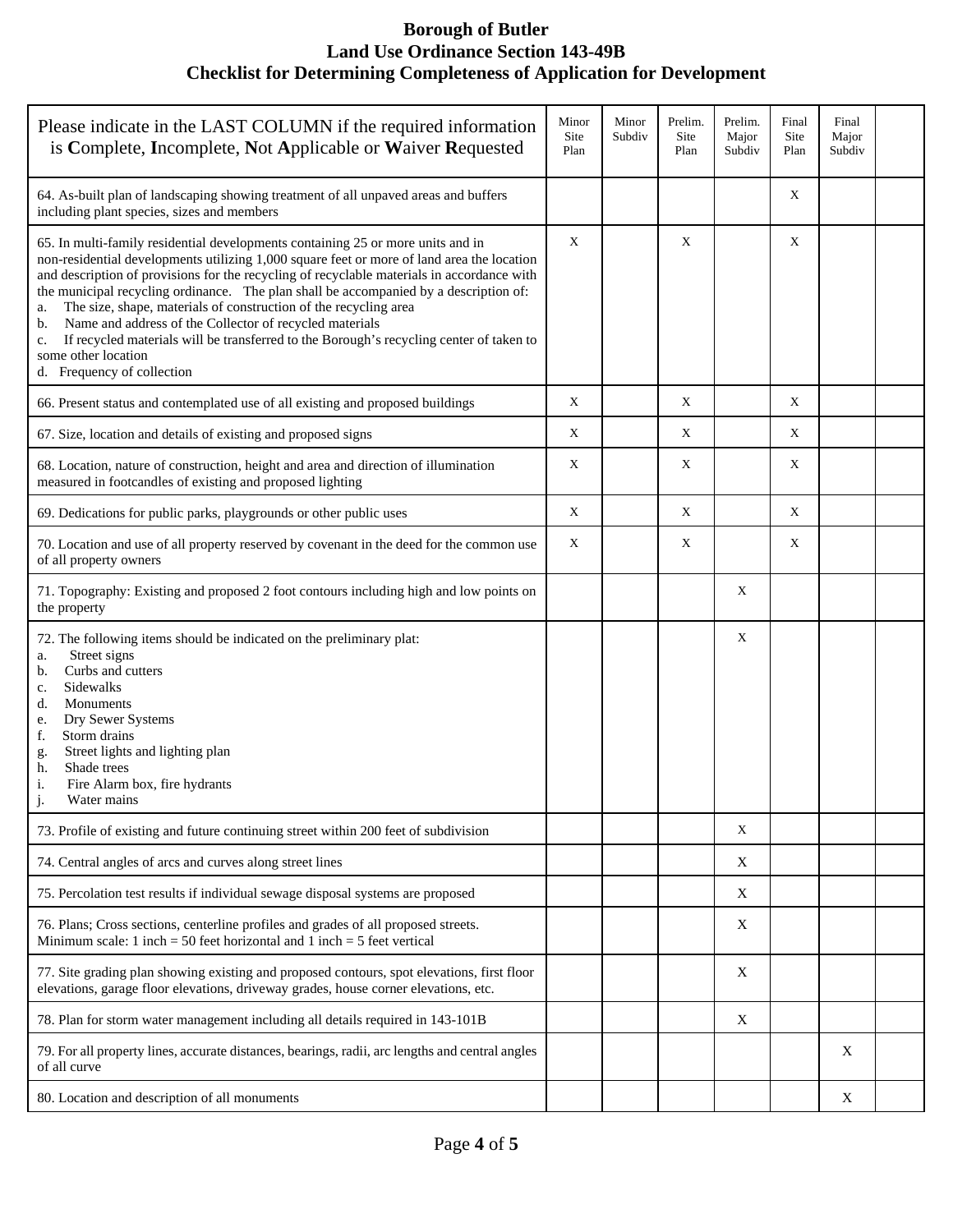| Please indicate in the LAST COLUMN if the required information<br>is Complete, Incomplete, Not Applicable or Waiver Requested                                                                                                                                                                                                                                                                                 | Minor<br>Site<br>Plan | Minor<br>Subdiv | Prelim.<br><b>Site</b><br>Plan | Prelim.<br>Major<br>Subdiv | Final<br><b>Site</b><br>Plan | Final<br>Major<br>Subdiv |  |
|---------------------------------------------------------------------------------------------------------------------------------------------------------------------------------------------------------------------------------------------------------------------------------------------------------------------------------------------------------------------------------------------------------------|-----------------------|-----------------|--------------------------------|----------------------------|------------------------------|--------------------------|--|
| 81. As-built plans, cross-section and profiles of all streets, utility systems and appurtenant<br>facilities                                                                                                                                                                                                                                                                                                  |                       |                 |                                |                            |                              | X                        |  |
| 82. As-built grading plan within 2 foot contours                                                                                                                                                                                                                                                                                                                                                              |                       |                 |                                |                            |                              | X                        |  |
| 83. FINAL SUBMISSIONS (to be submitted following approval of the final plat by the<br>Planning Board).<br>The original, one $(1)$ cloth print and one $(1)$ mylar of the final plat for the signatures<br>a.<br>of appropriate Borough Officials<br>One $(1)$ cloth print, one $(1)$ mylar and fifteen $(15)$ prints of the final plat after it has<br>b.<br>been filed with the Morris County Clerk's Office | X                     | X               | X                              | X                          | X                            | X                        |  |
| 84. Ownership disclosure in accordance with C.40:55D-48.1.                                                                                                                                                                                                                                                                                                                                                    | X                     | X               | X                              | X                          | X                            |                          |  |
| 85. Separate application and fee filed for any conditional use or variance involved                                                                                                                                                                                                                                                                                                                           |                       |                 |                                |                            |                              | X                        |  |
| 86. Performance guarantee posted.                                                                                                                                                                                                                                                                                                                                                                             |                       |                 |                                |                            |                              |                          |  |

**An application for development shall not be considered complete until all the material and information specified above has been submitted unless, upon receipt of a written request from the applicant, a specific requirement is waived by the municipal agency. The request for waiver shall accompany the application and shall be granted or denied within 45 days of receipt of said request.**

[ ] Application declared complete

Date

\_\_\_\_\_\_\_\_\_\_\_\_\_\_\_\_\_\_\_\_\_\_\_\_\_\_\_\_\_\_\_\_\_\_\_\_\_\_\_\_

\_\_\_\_\_\_\_\_\_\_\_\_\_\_\_\_\_\_\_\_\_\_\_\_\_\_\_\_\_\_\_\_\_\_\_\_\_\_\_\_

Authorized Signature

[ ] Application declared complete

Date\_\_\_\_\_\_\_\_\_\_\_\_\_\_\_\_\_\_\_

Authorized Signature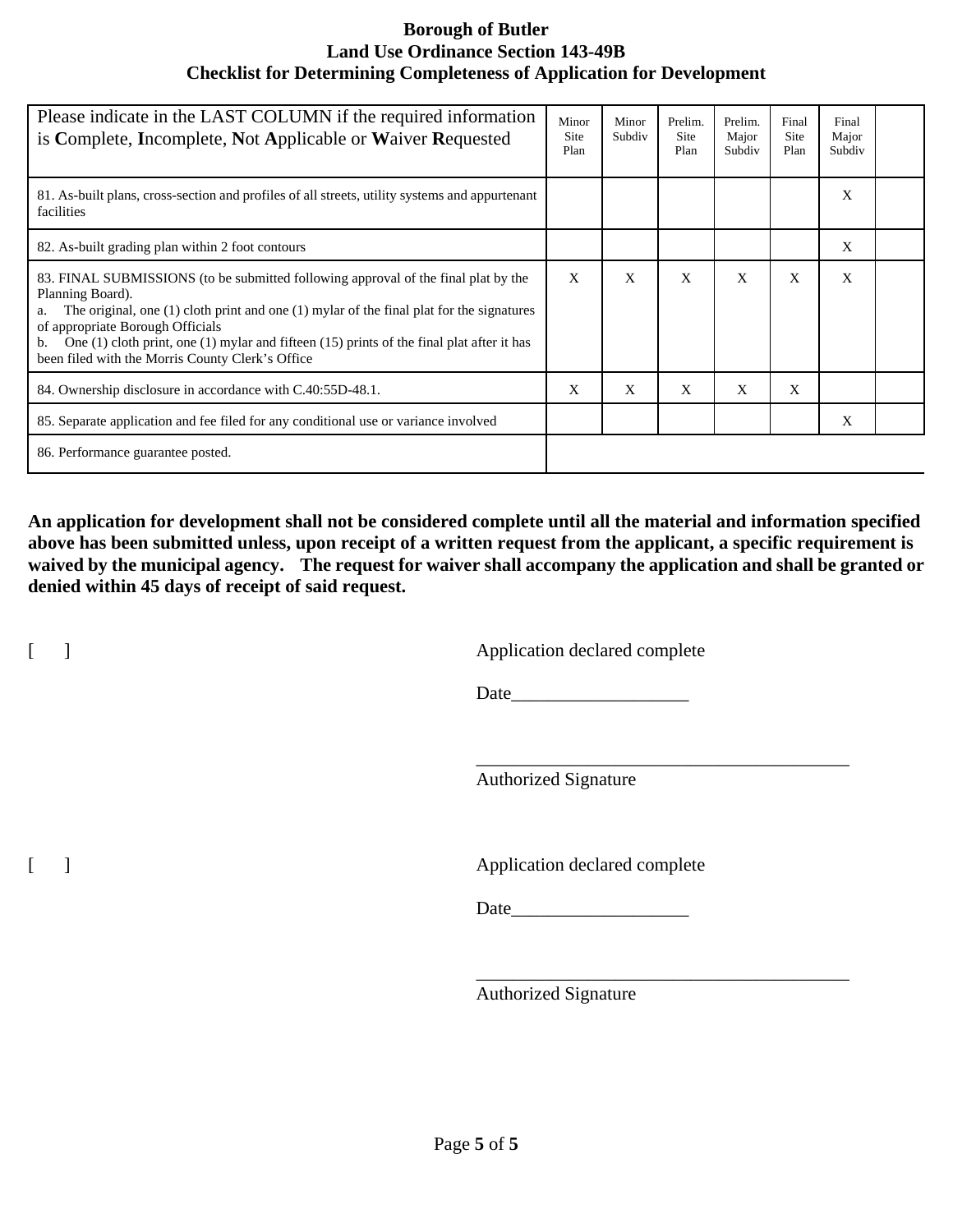|                                                                                                                                                                                                                                                                                                                                                                                                                                                                                                                                                                                                                                                                                                                                                          |  |                                                                                                                                                                                                                          | Application No. Block Block Learness Lot(s) Date Filed                                                                                                                                                                                                                                                                                                                                                                                                                                                                                                                                                      |  |  |  |  |
|----------------------------------------------------------------------------------------------------------------------------------------------------------------------------------------------------------------------------------------------------------------------------------------------------------------------------------------------------------------------------------------------------------------------------------------------------------------------------------------------------------------------------------------------------------------------------------------------------------------------------------------------------------------------------------------------------------------------------------------------------------|--|--------------------------------------------------------------------------------------------------------------------------------------------------------------------------------------------------------------------------|-------------------------------------------------------------------------------------------------------------------------------------------------------------------------------------------------------------------------------------------------------------------------------------------------------------------------------------------------------------------------------------------------------------------------------------------------------------------------------------------------------------------------------------------------------------------------------------------------------------|--|--|--|--|
| Please indicate in the LAST COLUMN if the required information is Complete, Incomplete, Not Applicable<br>or Waiver Requested                                                                                                                                                                                                                                                                                                                                                                                                                                                                                                                                                                                                                            |  |                                                                                                                                                                                                                          |                                                                                                                                                                                                                                                                                                                                                                                                                                                                                                                                                                                                             |  |  |  |  |
| 1. Completed application form (15) copies                                                                                                                                                                                                                                                                                                                                                                                                                                                                                                                                                                                                                                                                                                                |  |                                                                                                                                                                                                                          |                                                                                                                                                                                                                                                                                                                                                                                                                                                                                                                                                                                                             |  |  |  |  |
| 2. Filing Fee (See Article VI)                                                                                                                                                                                                                                                                                                                                                                                                                                                                                                                                                                                                                                                                                                                           |  |                                                                                                                                                                                                                          |                                                                                                                                                                                                                                                                                                                                                                                                                                                                                                                                                                                                             |  |  |  |  |
| 3. Fifteen (15) black or blue on white prints of all maps                                                                                                                                                                                                                                                                                                                                                                                                                                                                                                                                                                                                                                                                                                |  |                                                                                                                                                                                                                          |                                                                                                                                                                                                                                                                                                                                                                                                                                                                                                                                                                                                             |  |  |  |  |
| 4. Fifteen (15) copies of all other documents.                                                                                                                                                                                                                                                                                                                                                                                                                                                                                                                                                                                                                                                                                                           |  |                                                                                                                                                                                                                          |                                                                                                                                                                                                                                                                                                                                                                                                                                                                                                                                                                                                             |  |  |  |  |
| 5. One (1) copy of this checklist completed by the applicant                                                                                                                                                                                                                                                                                                                                                                                                                                                                                                                                                                                                                                                                                             |  |                                                                                                                                                                                                                          |                                                                                                                                                                                                                                                                                                                                                                                                                                                                                                                                                                                                             |  |  |  |  |
| 6. All maps signed and sealed by appropriate New Jersey Licensed or registered professional person.                                                                                                                                                                                                                                                                                                                                                                                                                                                                                                                                                                                                                                                      |  |                                                                                                                                                                                                                          |                                                                                                                                                                                                                                                                                                                                                                                                                                                                                                                                                                                                             |  |  |  |  |
| agreement                                                                                                                                                                                                                                                                                                                                                                                                                                                                                                                                                                                                                                                                                                                                                |  |                                                                                                                                                                                                                          | 7. Certification that applicant is owner or his authorized agent or his authorized agent or that owner has given consent to file under an option                                                                                                                                                                                                                                                                                                                                                                                                                                                            |  |  |  |  |
| be inspected and other approvals sought (e.g. site plan, conditional use, subdivision, appeals, interpretations, etc.                                                                                                                                                                                                                                                                                                                                                                                                                                                                                                                                                                                                                                    |  |                                                                                                                                                                                                                          | 8. A proposed form of notice to be published in the newspaper and to adjoining land owners in accordance with N.J.S.A. 40:55D-12. The notice<br>shall state the lot and block numbers of the property, the specific use or uses proposed, the variances being sought so far as known, together with the<br>numbers of the ordinances from which the variances are sought, stating the time and place of hearing and the date after which the application may                                                                                                                                                |  |  |  |  |
|                                                                                                                                                                                                                                                                                                                                                                                                                                                                                                                                                                                                                                                                                                                                                          |  |                                                                                                                                                                                                                          | 9. List of names, address, lot and block numbers as appearing on the official tax records of the Borough of Butler, of owners of property within<br>200' of the subject premises and municipal, county and State agencies upon whom notice must be served in the manner provided by law (3 copies).                                                                                                                                                                                                                                                                                                         |  |  |  |  |
| 10. If application is an appeal from a decision of the construction official or zoning officer, date of decision or order appealed from.                                                                                                                                                                                                                                                                                                                                                                                                                                                                                                                                                                                                                 |  |                                                                                                                                                                                                                          |                                                                                                                                                                                                                                                                                                                                                                                                                                                                                                                                                                                                             |  |  |  |  |
|                                                                                                                                                                                                                                                                                                                                                                                                                                                                                                                                                                                                                                                                                                                                                          |  |                                                                                                                                                                                                                          | 11. If there has been a previous application involving the premises in question, the date of filing, the nature of the request and the disposition made.                                                                                                                                                                                                                                                                                                                                                                                                                                                    |  |  |  |  |
| and shall show, where applicable to the relief being sought, the following information:<br>a.<br>principal roads.<br>Tract boundary line<br>b.<br>Existing and proposed property lines and other site lines.<br>c.<br>Zone district(s) and identification of zone boundaries located on or adjoining the property.<br>d.<br>Total area of the tract in square feet and acres.<br>e.<br>f.<br>g.<br>areas, setback, etc. indicating variances requested.<br>All existing and proposed lot numbers<br>h.<br>Front, rear and side building setback lines as required by the zoning regulations.<br>i.<br>j.<br>All structures located on adjacent property<br>All structures located on the tract with setback distances.<br>k.<br>1.<br>applicable to same |  | Total area of each lot in square feet and the area of each lot located within the maximum depth of measurement.<br>Right-of-way lines, widths, and names of all existing streets on and within 100 feet of the property. | 12. Unless an application for subdivision or site plan is concurrently filed with the variance or appeal application, a concept plan shall be submitted<br>Key map (scale: not less than 1 inch = 400 feet) showing entire tract and its relation to surrounding area including locations and names of<br>Table indicating all requirements applicable to the zone in accordance with the Schedule D of Zoning Regulations with proposed dimensions,<br>m. Location and widths of all other existing and proposed rights-of-way and easements, the purpose of any easement and the text of any restrictions |  |  |  |  |
|                                                                                                                                                                                                                                                                                                                                                                                                                                                                                                                                                                                                                                                                                                                                                          |  |                                                                                                                                                                                                                          |                                                                                                                                                                                                                                                                                                                                                                                                                                                                                                                                                                                                             |  |  |  |  |